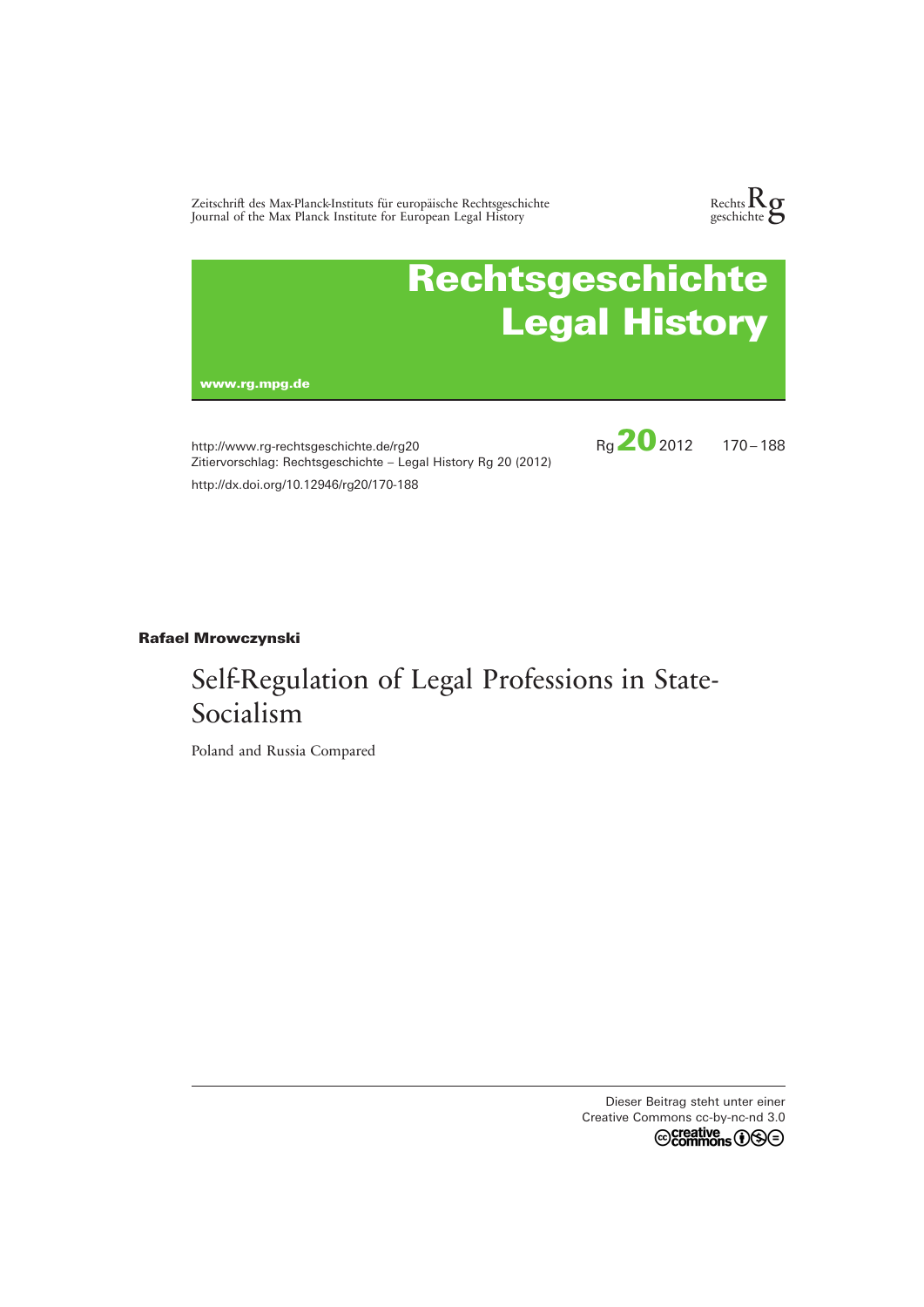#### Abstract

The paper analyzes how the self-regulatory institutions of two legal professions – attorneys-atlaw and in-house lawyers – developed in Poland and Russia from the second half of the 19th century until the collapse of state socialism at the beginning of the 1990s. These two countries constitute the most contrasting cases of socialist transformation in the region in terms of legal traditions and of the broader socio-political context. To adequately grasp the case differences it is necessary to include the formative period of the modern legal profession in the region. The comparative analysis uses the conceptual framework of the sociology of professions. It shows that (1) attorneys-at-law were able to preserve a certain degree of collective autonomy and self-regulation during most of the time; (2) institutional path dependencies reaching back into the pre-socialist past determine the degree of autonomy and self-regulation; (3) the discrepancy between both countries is particularly pronounced in the case of the occupational group of in-house lawyers; (4) the state-socialist regimes were, therefore, not as unifying and homogenizing as it is sometimes assumed.

□×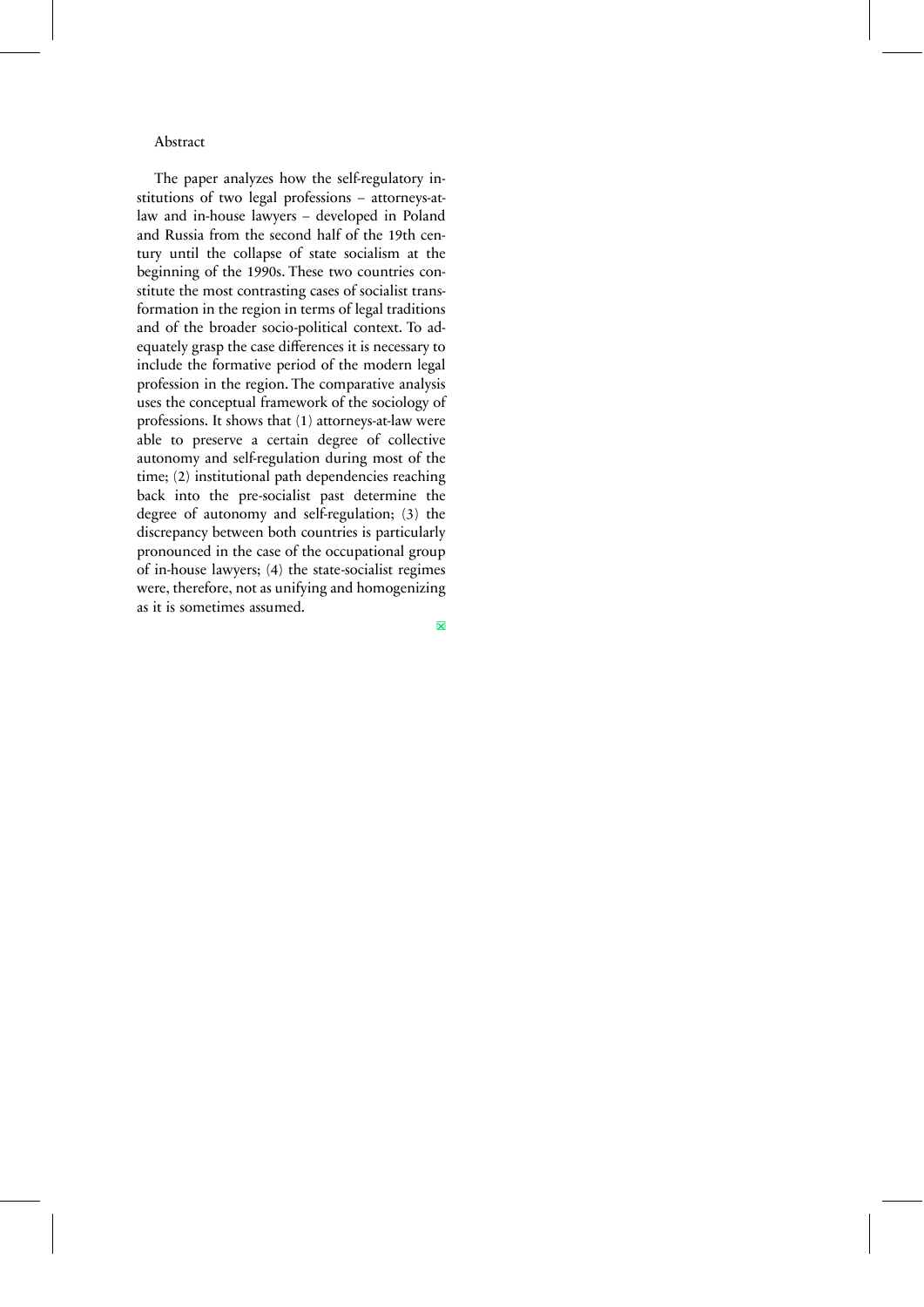# Self-Regulation of Legal Professions in State-Socialism

Poland and Russia Compared

#### 1 Introduction

Self-regulation is one of the key issues in the analysis of occupational groups which are traditionally called »professions« in English. **<sup>1</sup>** It means, speaking in the very general terms of a working definition, that organized practitioners autonomously promulgate and enforce norms which regulate their professional activities. It is a peculiar way of bringing order into a system of the division of labor. Possible ideal-type alternatives are regulation either by the state (i.e. by the legislative and by specialized executive agencies) or by private organizations (e.g. business enterprises) which decide whom to hire as direct providers of particular services. All these forms of regulation are alternatives to a situation when everybody who feels competent offers his or her services to anyone willing to pay for them – the ideal type of »free market«. **<sup>2</sup>** In reality, all abstractly described forms of regulation do exist in deferent spheres of a system of the division of labor and can be combined with each other in any particular sphere of it.

Despite the autonomous character of professional self-regulation, both of its key aspects – the promulgation of norms and their enforcement – depend on a broader framework of normative regulation provided by the state. **<sup>3</sup>** Self-regulating professions develop their norms only for their specific fields of activity, as defined by state legislation. Autonomous sanctioning practices of professional organizations are also limited, exclusion being the most severe of them. More serious (additional) sanctions for professional misconduct are imposed directly by state institutions. However, the most important contribution of state enforcement to professional self-regulation is the elimination of attempts to practice outside self-regulatory institutions. **<sup>4</sup>**

The peculiarity of self-regulation consists in the fact that some of the crucial regulatory prerogatives are allocated to an organization of those who perform activities which are to be regulated. On the one hand, this situation can be perceived as problematic because it can result in a fundamental conflict of interests. On the other hand, there are two arguments in favor of professional self-regulation: (1) in many spheres of labor activities, outsiders lack sufficient expertise to judge whether the conduct of practitioners is proper or improper; (2) norms promulgated by bodies staffed with fellow professionals are more easily accepted than regulations introduced by external powers. These two arguments constitute the main justification for granting self-regulation to some occupational groups. **<sup>5</sup>**

The term »state socialism« is used in this paper to refer to a political and socio-economic system which was established first in Russia after the October Revolution of 1917 and then, after WWII in several Eastern European countries. As regards the issue of professional self-regulation, the socioeconomic aspect seems to be of primary interest. State-socialist regimes attempted to comprehensively regulate all economic activities by means of »central planning«. Despite ideological claims which suggested that supreme power was in the hands of »toiling masses«, »central planning« in the countries of the Soviet Block meant de facto that all economic activities were, at least officially, controlled by an extensive party-state administration. There was no place for self-regulating professions in the ideological blueprint of state socialism, only for façade organizations which performed the role of »transmission belts« that implement official

- 1 See: Hughes (1984) 376; Burrage (2006) 32.
- 2. See: Freidson (2001) 12.
- 3 See: KRAUSE (1991) 3; EVETTS (2003b) 410; Durkheim (2008) 162.

4 An occupational group which autonomously enforces its claim to exclusivity in a particular sphere of activities is more adequately characterized as »mafia«.

5 See: Bayles (1986) 34–42; DeMarzo/ Fishman/Hagerty (2005) 687–688; Klimczak (2010) 33–34.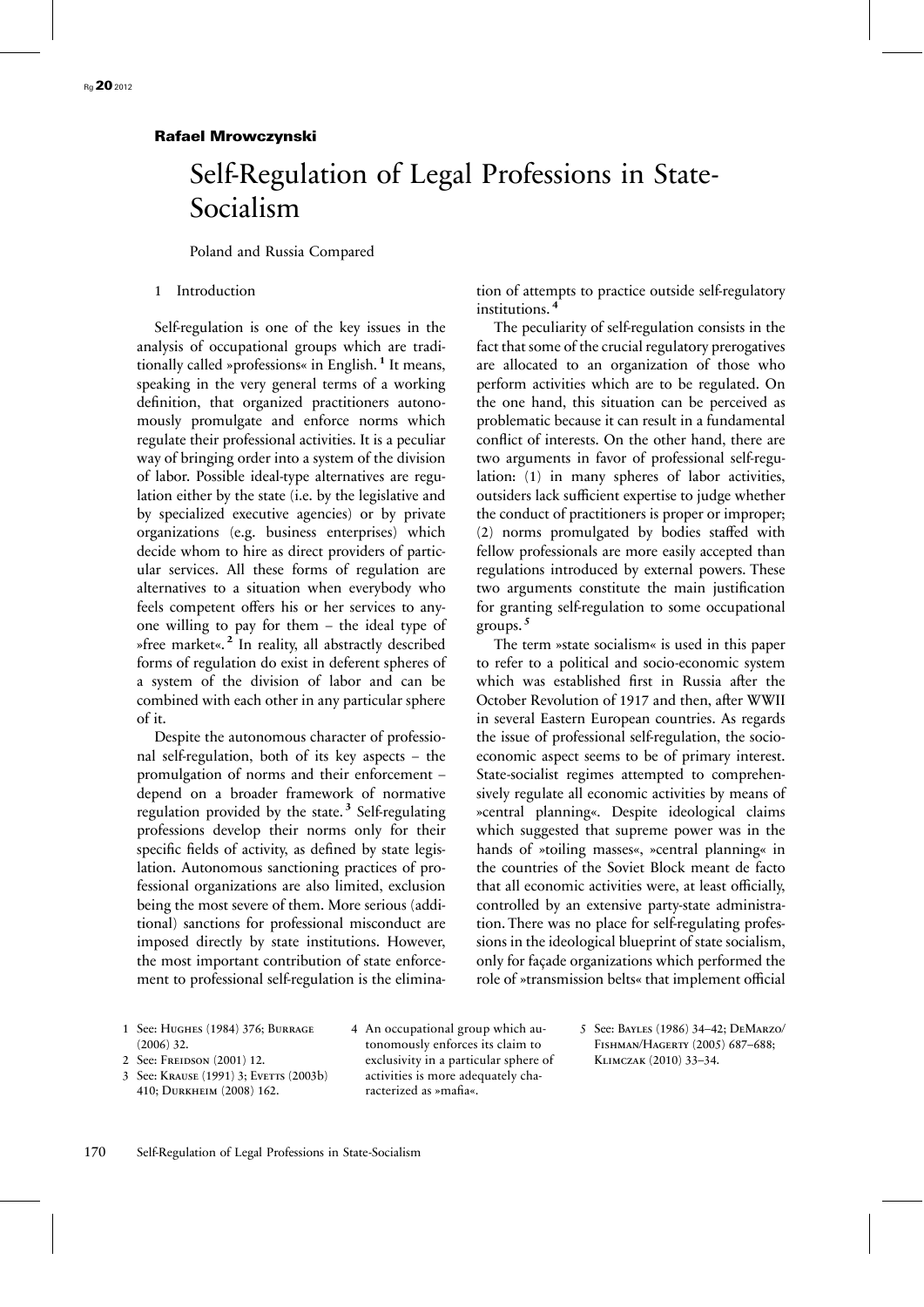policies. In reality, there was, however, at least one occupational group which displayed some key characteristics of a self-regulating organized profession: lawyers. **<sup>6</sup>** Seen against the background of a far-reaching politicization of the administration of justice under state socialism, it may appear paradoxical.

In this paper, I will compare how regulatory institutions of two legal occupations – »attorneysat-law« (pol.: *adwokaci* / rus.: *advokaty*) and »legal counselors« (pol.: *radcy prawni*) or »jurisconsults« (rus.: *iuriskonsul'ty*) **<sup>7</sup>** – have developed in two Eastern European countries: Poland and Russia. On the one hand, these two countries share the recent state-socialist past which was crucial, even if in an ambiguous way, for their industrial modernization and for the corresponding societal change. On the other hand, this political and economic system was implemented differently in each case due to distinct socio-political contexts. Consequently, Poland and Russia present the most contrastive cases for an investigation of professional self-regulation in an institutional environment which, by definition, was particularly inhospitable for this mode of regulation. The analysis will focus on the pre-socialist and state-socialist periods. It is difficult to adequately grasp the specific situation of legal professions in state-socialist countries without discussing their history since the late 19th century.

The theoretical framework for the comparative analysis is inspired by the sociology of professions. This academic sub-discipline is characterized by long-lasting controversies over fundamental issues. The only statement which most researchers in this field would probably agree upon is that professions are a distinct and rather privileged category of occupational groups. **<sup>8</sup>** Beyond this point, a theoretical battleground begins.

Structural functionalists explain the privileged position of professions by their crucial roles within the division of labor in industrial and postindustrial societies. According to Parsons, professional self-regulation provides for a responsible, public-good oriented application of scientific knowledge and of corresponding practical skills in those spheres of societal life which are considered to be most important by the majority of citizens. **<sup>9</sup>** Some other authors who cannot be counted among structural functionalists also emphasize this aspect. **<sup>10</sup>**

The structural-functionalist position was severely criticized by authors who focused on power wielded by organized professions and by their individual members. In this perspective, professions appear as occupational groups which have been particularly successful in practicing »social closure« – mainly by using educational and training credentials as access barriers  $11$  – and in persuading political decision makers to grant them »monopolistic control« over their sphere of work activities. **<sup>12</sup>** According to Larson, »professional projects« had a double purpose: they aimed at the creation of a monopoly over a particular market of services (e.g. medical treatment of health problems or handling of legal conflicts) secured by the profession's exclusive control over the »production of producers«, i. e. over the specialized training of future practitioners, **<sup>13</sup>** and at the »collective upward mobility« meaning a status enhancement of an entire professional group. **<sup>14</sup>** This criticism of the structural-functionalist perspective has contrib-

- 6 See: Krause (1991) 17; Shelley (1991) 68–71; Kurczewski (1994) 269.
- 7 While the term denoting the first professional group is easily understood by English-speaking readers, the latter may require a preliminary clarification. It refers to lawyers who are employed by a private organization or by a state bureaucracy. They are usually called »in-house lawyers« in English. However, this definition has become partly too narrow in the case of Polish »legal counselors«, many of whom started to practice on their own or in specialized law firms after the collapse of the state-socialist

regime. Soviet in-house lawyers were frequently called »jurisconsults« in the English-language literature. See: BARRY/BERMAN (1968); GIDDINGS (1975); LURYI (1979); McCain (1983); Burrage (1990); Henderson (1992). Kurczewski used the term »legal counsel« in his article on Polish legal professions, see: Kurczewski (1994).

8 See: Larson (1977) 48; Saks (1999) 136; Freidson (2001) 106, 198; Everts (2003a) 51, 56; Everts (2003b) 410; Burrage (2006) 9, 29; Dewe (2006) 26; Weeden (2008) 176.Those who would disagree also would be likely to deny that there is anything special about occupational groups

which are traditionally called »professions«. This position implies that the sociology of professions should be dissolved in the much broader research field of the sociology of work and occupations.

- 9 Parsons (1968) 536; Parsons (1973) 372.
- 10 See: Hughes (1984) 397; Oevermann (1996); Dewe (2006) 24.
- 11 See: Parkin (2008) 146–148; Weber (1972) 23–25.
- 12 See: Larson (1977); Johnson (1977).
- 13 Larson (1977) 50.
- 14 Larson (1977) 79.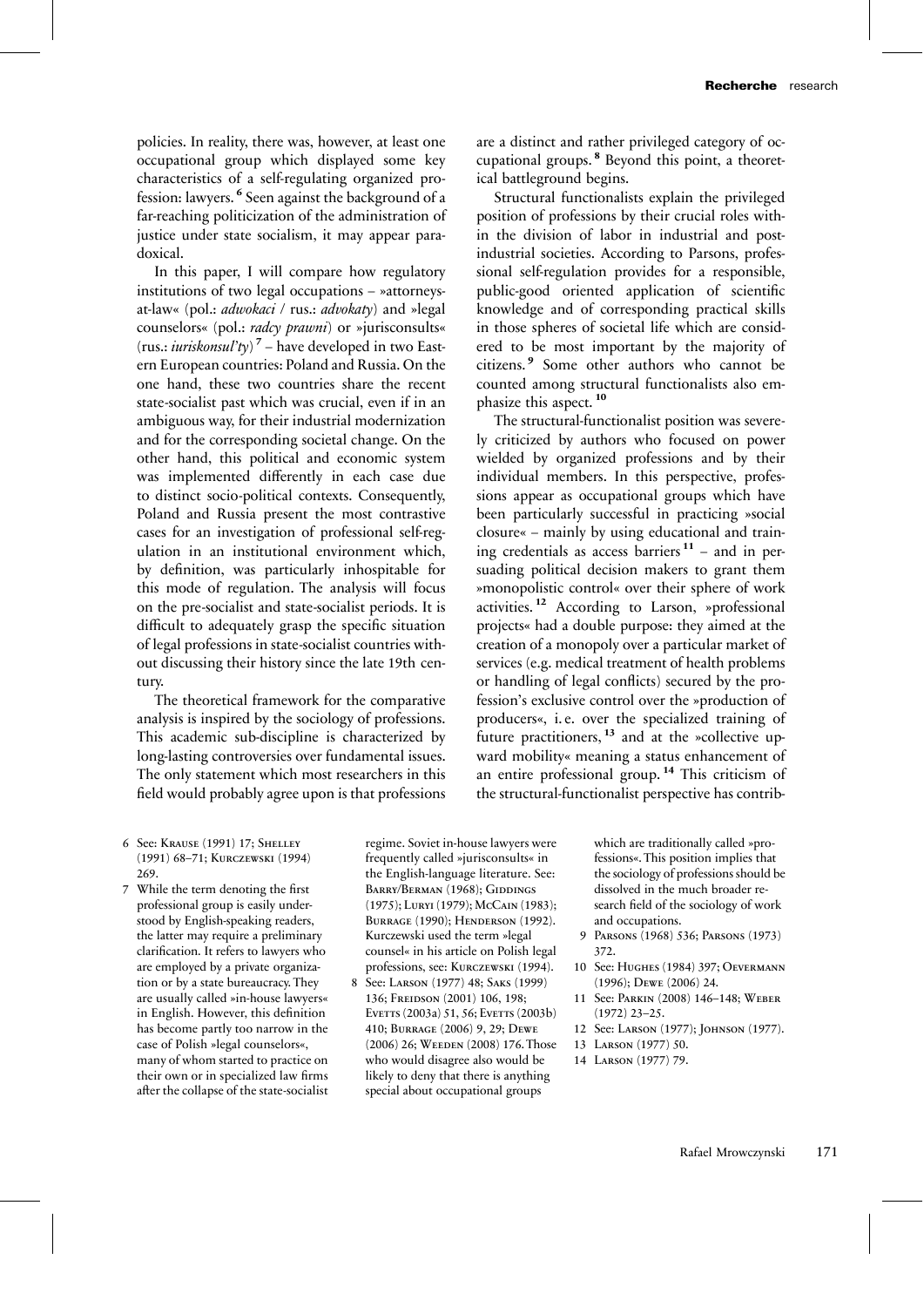uted to a more differentiated view of the history of professions.The »rise of professionalism« cannot be seen as merely a quasi-natural result of the transformation to industrial capitalism, but rather as an outcome of more or less successful strategies to acquire a privileged status in competition with other occupational groups. **<sup>15</sup>** Consequently, historically varying processes of »professionalization« have become one of the main focuses of the sociology of professions.

In the 1980s, another two critical discourses gained momentum. On the one hand, some theorists of Marxist provenance started to question the causal link between the rise of capitalism and that of professions. They argued that the »capitalist mode of production,« as it penetrates the spheres of labor activities traditionally controlled by professions, causes a »de-professionalization« and even a »proletarization« of practitioners who increasingly work in hierarchic organizations and hence become subjected to managerial authority as manual workers have been ever since. **<sup>16</sup>** On the other hand, social historians who focused on nascent middle classes in Continental Europe, and especially in Germany, of the late 19th and early 20th centuries, voiced skepticism as regarding the universal claim made at this time by theories of professionalization which originated in the USA or in the UK and presented organized occupational groups as the main actors in these processes. They argued that there have been other ways of how organized professions emerged in some industrial countries – in particular in Continental Europe. They coined the term »professionalization from above« to denote a process in which the state, rather than professional associations, played the decisive role especially at the initial stage of their development. Only later on did members of different professions who had already been organized in »chambers« begin to seek more autonomy from state authorities. **<sup>17</sup>**

Both threads of the professionalization debate are particularly interesting for the analysis of occu-

pational groups in Eastern European countries during the state-socialist period. A glance at the official institutional setting of state socialism can prompt a conclusion that highly educated occupational groups were »proletarized« within this system since their members appeared to be mere cogwheels in an all-encompassing apparatus of the party-state. **<sup>18</sup>** If any collective autonomy was granted to any occupational group then it had to come »from above«, from the party-state.

In the last two decades, there has been a further diversification of research interests within the sociology of professions. Newly professionalizing occupations, especially in health-care-related services and social work, have become important research foci. **<sup>19</sup>** This current provides for some continuity in the research field, since it investigates professionalization strategies of occupational groups under changing societal circumstances. Many researchers, however, have turned their interests to practices of individual members of different professions leaving aside the question regarding collective-status aspirations, issues of market monopoly and self-regulation. Other authors proposed to analyze the possible meanings and functions of discursive references to »professionalism« in different work settings – especially in hierarchic organizations. **<sup>20</sup>** Furthermore, the very idea of professional privilege has been subjected to critical scrutiny by researchers who point to the fact that professional systems are increasingly exposed to external target-setting procedures and control mechanisms implemented by policy makers, organized clients or funding organizations. Consequently, audits, performance indicators and malpractice lawsuits replace more and more collegial referrals and disciplinary proceedings. **<sup>21</sup>** However, these authors do not go as far as to fundamentally question the very existence of professions. In contrast to some Marxist researchers, they do not advance the argument that professions entirely lose their status and their members become »proletarians«. What is rather questioned is the key role of

- 15 On the issue of competition over professional »jurisdictions« see also: Abbott (1988).
- 16 See: Derber (1982a); Derber (1982b); Derber (1982c); Spangler/ Lehman (1982).
- 17 See: McClelland (1985); McClelland (1991); Siegrist (1990); Siegrist (1995).
- 18 In his analysis of the medical profession in the USSR, Field did not go as far as to characterize Soviet physicians as »proletarians«, but he used expressions »medical workers« and »an em-

ployee-group rather than profession«. See: FIELD (1991) 49-50.

- 19 See: Elzinga (1990); Dewe/ Ferchhoff/Scherr (2001); Pundt (ed.) (2006).
- 20 Fournier (1999).
- 21 Everrs (2003b) 408.

172 Self-Regulation of Legal Professions in State-Socialism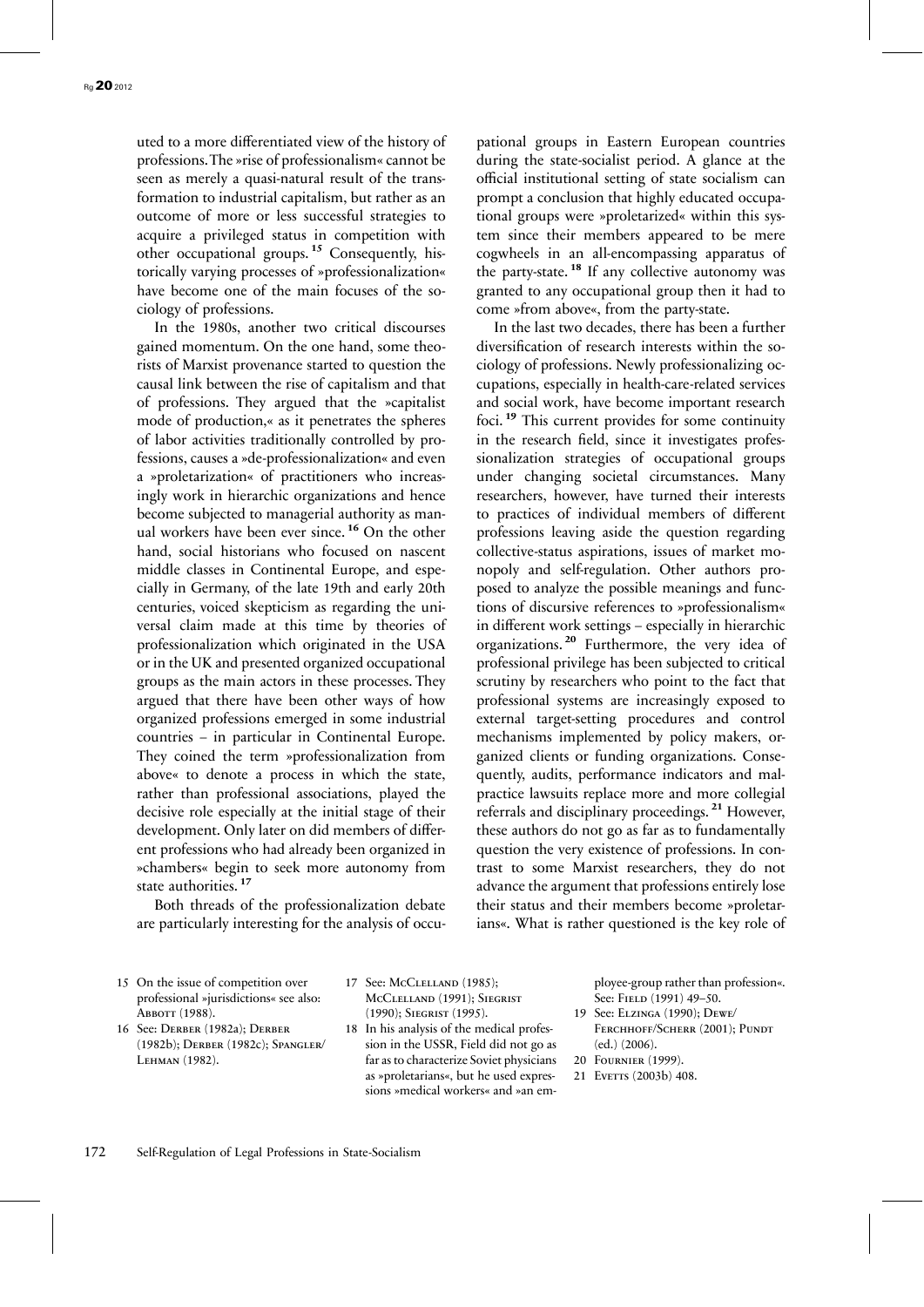professional organizations which perform self-regulatory functions. **<sup>22</sup>**

Facing this diversity of approaches and discourses, I have selected those aspects of the sociological theorizing on professions which appear to be most promising for a first attempt to compare legal professions in two post-socialist countries. First of all, I will focus on institutional aspects since the distinctiveness of professions within the much broader category of occupations seems to be justified by their specific formal status: According to Freidson, professions control their work situations to a large extent while other occupations are subjected to either market forces or hierarchic administration (or both) without any »shelter«. **<sup>23</sup>** The former maintain this specific status mainly by controlling the admission to practice at the beginning of every individual career and the conduct of practitioners after their initial admission. This idea corresponds with the concept of self-regulation discussed at the beginning of the paper. In other words, professionalism is »the third logic« (Freidson) of regulation.

# 2 The formative period of organized legal professions in Poland and Russia

In both countries compared in this paper, the initial formation of organized legal professions took place in the second half of the 19<sup>th</sup> century. There are some parallels between the constitution of the Russian bar and the analogous processes which occurred on the territories of the former »Polish-Lithuanian Commonwealth« despite the fact that the general political framing was significantly different.

#### *2.1 »Sworn attorneys« in the late Imperial Russia*

In the first half of the 1860s, Tsar Alexander II fundamentally transformed the legal system of the Russian Empire by initiating reforms which, inter alia, introduced »sworn attorneys« (*prisiazhnye poverennye*) whose mission was to represent defendants or parties in court. **<sup>24</sup>** The new regulation also included a provision that members of this occupation could establish their autonomous or-

ganizations, which in fact emerged soon after – first in the capital city of St. Petersburg, in Moscow and in Kharkov, and later in several provincial centers. **<sup>25</sup>** They were called »councils of attorneys-at-law« and aspired to strong self-regulation. They autonomously defined their admission requirements **<sup>26</sup>** and enforced stipulations of their codes of professional ethics. **<sup>27</sup>** The initial »professionalization from above« had created a social space within which aspirations to professional autonomy could develop further. According to Baberowski, the »advokatura« – as the bar has been called in Russian since then – was the only occupational group which claimed independence vis-à-vis the tsarist autocracy despite the fact that its institutional foundations had been initially laid by the very same monarchy during a period of institutional »modernization«. The organized bar could even be seen as a nuclear substitute for the bourgeois civil society which was still lacking in the late-tsarist empire. **<sup>28</sup>**

The nascent legal profession faced, however, serious setbacks since the mid-1870s, when the foundation of new »councils« was stopped by the tsarist authorities and a new occupational group of »private solicitors« (*chastnye poverennye*), directly controlled by the apparatus of the administration of justice, was introduced. Neither a university degree in law nor an apprenticeship with an experienced practitioner was required from those seeking to become a »private solicitor«. Both were necessary prerequisites for the admission to the profession of »sworn attorneys«. **<sup>29</sup>**

On the one hand, the bar of the tsarist Russia was able to establish itself as a self-regulated profession. It also tended to practice »social closure« which was justified by the necessity to keep moral standards high in a politically inhospitable environment. On the other hand, its real influence remained restricted to the central cities of the Empire and to some regional centers. Its cohesion was weakened by internal divisions along ethnic lines. A significant part of bar members was Jewish. An increasing competition among »sworn attorneys« prompted some of them – including several prominent bar members – to call for an »ethnically pure« Russian bar or at least for a »numerus clausus« restricting the number of new

- 24 Jordan (2005) 19.
- 25 Jordan (2005) 21.
- 26 Baberowski (1995) 29–59, 36–41.
- 27 Burbank (1995) 44–64, 53–54, 58–60.

28 Baberowski (1995) 31, 45. 29 Baberowski (1995) 34.

<sup>22</sup> See: Krause (1996).

<sup>23</sup> FREIDSON (2001) 127-128.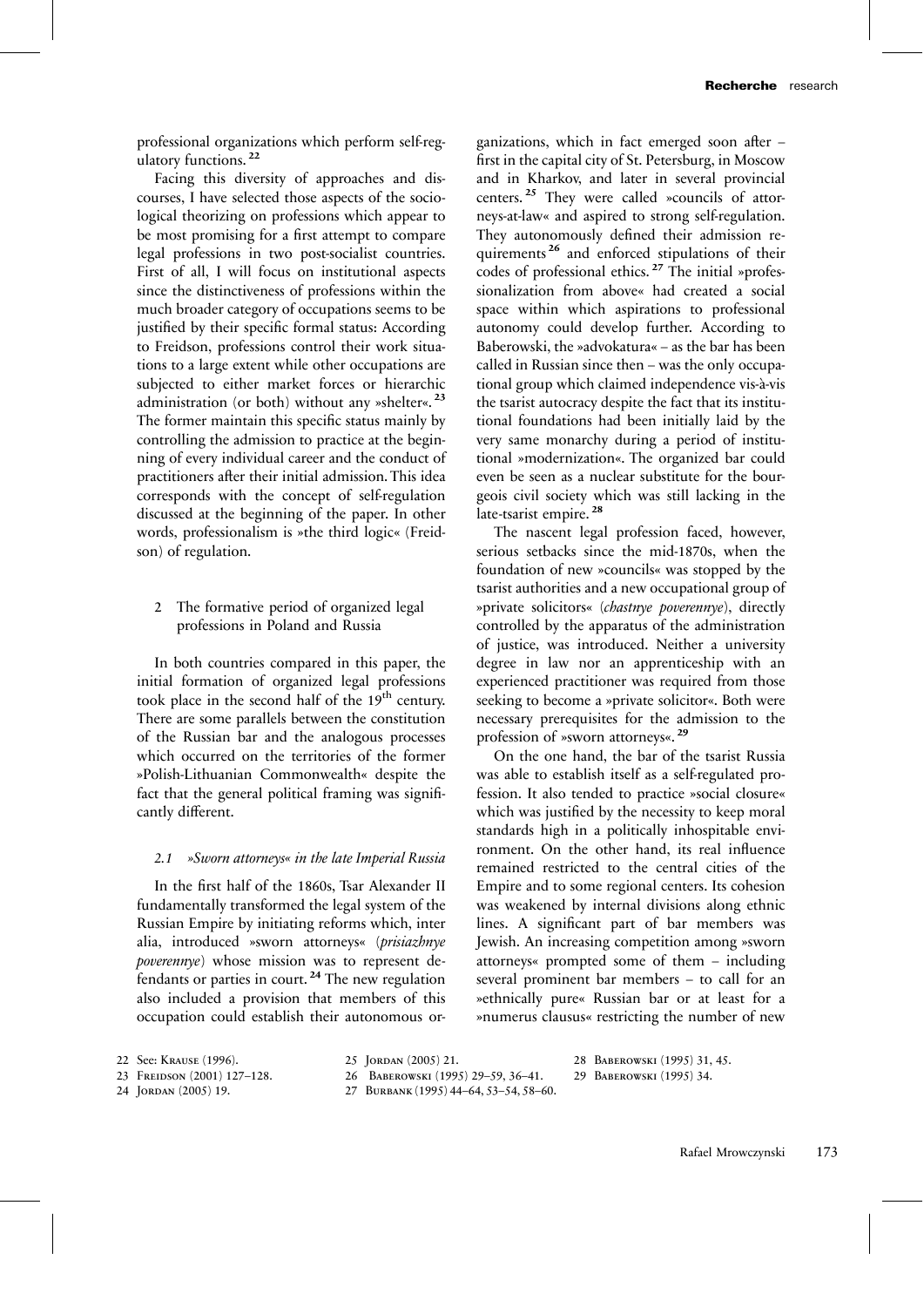entrants with a Jewish background. **<sup>30</sup>** Ethnocentrism, and especially anti-Semitism, is an important factor which one has to account for when analyzing professionalization in Central and Eastern Europe. **<sup>31</sup>**

The Bolshevik revolution of 1917 initially discontinued the existence of the Russian »advokatura« altogether. The partial reconstruction of the institutional autonomy of lawyers in the early Soviet Union will be discussed below.

# *2.2 The formation of legal professions in Polishpopulated territories*

The formation of the Polish legal profession also started in the second half of the 19th century. However, no independent Polish state did exist at this time. The territory of the »Polish-Lithuanian Commonwealth« had been partitioned between Austria, Prussia and Russia by the end of the 18th century. The »professionalization from above« which gave birth to the nuclear structures of what later became the Polish bar (*adwokatura*) had been initiated by the occupying powers in the course of their judicial reforms.

The first bar organizations were founded in the Austrian-controlled province of »Galicia and Lodomeria« after two imperial decrees (1849 and 1867) introduced an initially restricted and later full-fledged self-regulation of attorneys-at-law in the entire Habsburg monarchy. **<sup>32</sup>** Bar chambers (*Rechtsanwaltskammern*) were formed in the major cities of Lemberg (today Lviv in the Ukraine) and Cracow as well as in several provincial centres of Austrian Galicia. **<sup>33</sup>** The capital city of Lemberg was also the hometown of the voluntary »Association of Polish Attorneys-at-law« (*Związek Adwokatów*  *Polskich*), which was founded at a convention of the local bar chamber in 1911. This organization reached out to Polish-speaking colleagues in two other partition territories. **<sup>34</sup>**

In the German Empire, professional autonomy was granted to attorneys-at-law in 1878. One of the *Rechtsanwaltskammern* was established in the city of Posen (today Poznań), which belonged to the Polish crown until the partitions. However, the policy of the *Kulturkampf* made it very difficult for ethnic Poles to enrol in universities and even more difficult to enter the state-organized training program for judges and high-ranking state officials (the »Referendariat«) which had become the mandatory precondition for the admission to any form of legal practice including that of an attorney-atlaw. **<sup>35</sup>** As a result, there were only very few Polishspeaking *Rechtsanwälte*, even in those parts of the German Empire with a majority of Polish population. **<sup>36</sup>**

The Russian-controlled territory (the so-called Congress Kingdom) was a specific case. Despite the fact that self-regulated bar organizations emerged in the Russian Empire after the judicial reforms of the 1860s, attorneys-at-law who practiced in the city of Warsaw were not permitted to create their chamber by the tsarist authorities. The Russian government feared, not without good reasons, that such an organisation would have very likely become a hotbed of Polish separatism. **<sup>37</sup>** A similar exception was made in the Georgian city of Tbilissi. **<sup>38</sup>** Consequently, there was no official organization of Polish »sworn attorneys« in the Russian partition territory until after WWI when Poland reemerged as an independent state. Nevertheless, informal, semi-secret and, of course, voluntary associations did exist. They tried to maintain con-

- 30 Baberowski (1995) 53–57.
- 31 On ethnocentrism and anti-Semitism in the Polish bar see: KorLIŃSKI (2008).
- 32 REDZIK (2007) 31-33.
- 33 Kmieciak (2010a) 62.
- 34 REDZIK (2007) 57-58.
- 35 Until today, German attorneys-at-law (Rechtsanwälte) are required to be »qualified to sit as a judge under the German Judge Act« (BRAO § 4, the official English translation). This stipulation implies that they have to pass the »First State Examination« at their graduation from a department of law of a university and to pass the

»Second State Examination« after two (formerly three) years of practical training called »Referendariat.« Only at this point can young jurists decide whether they want to become a judge, a prosecutor, an attorney or a higher-ranking public servant (a »Beamter«). Examination grades strongly determine their career opportunities wherever the number of positions is restricted. The only profession with no further admission barriers after successfully passing the »Second State Examination« is that of a solopracticing attorney. Law firms, especially bigger ones, usually handpick their associates from top sections of examination rankings.

- 36 Redzik (2007) 33–34.
- 37 Redzik (2007) 29–30.
- 38 It is worth noting in this context that the tsarist regime stopped allowing the foundation of new bar councils in 1874 i.e. only a decade after this possibility had been introduced by the judicial reforms. Officials quickly realized that the organized bar was becoming a thorn in the side of the monarchy and its state bureaucracy. See: Baberowski (1995) 41–43.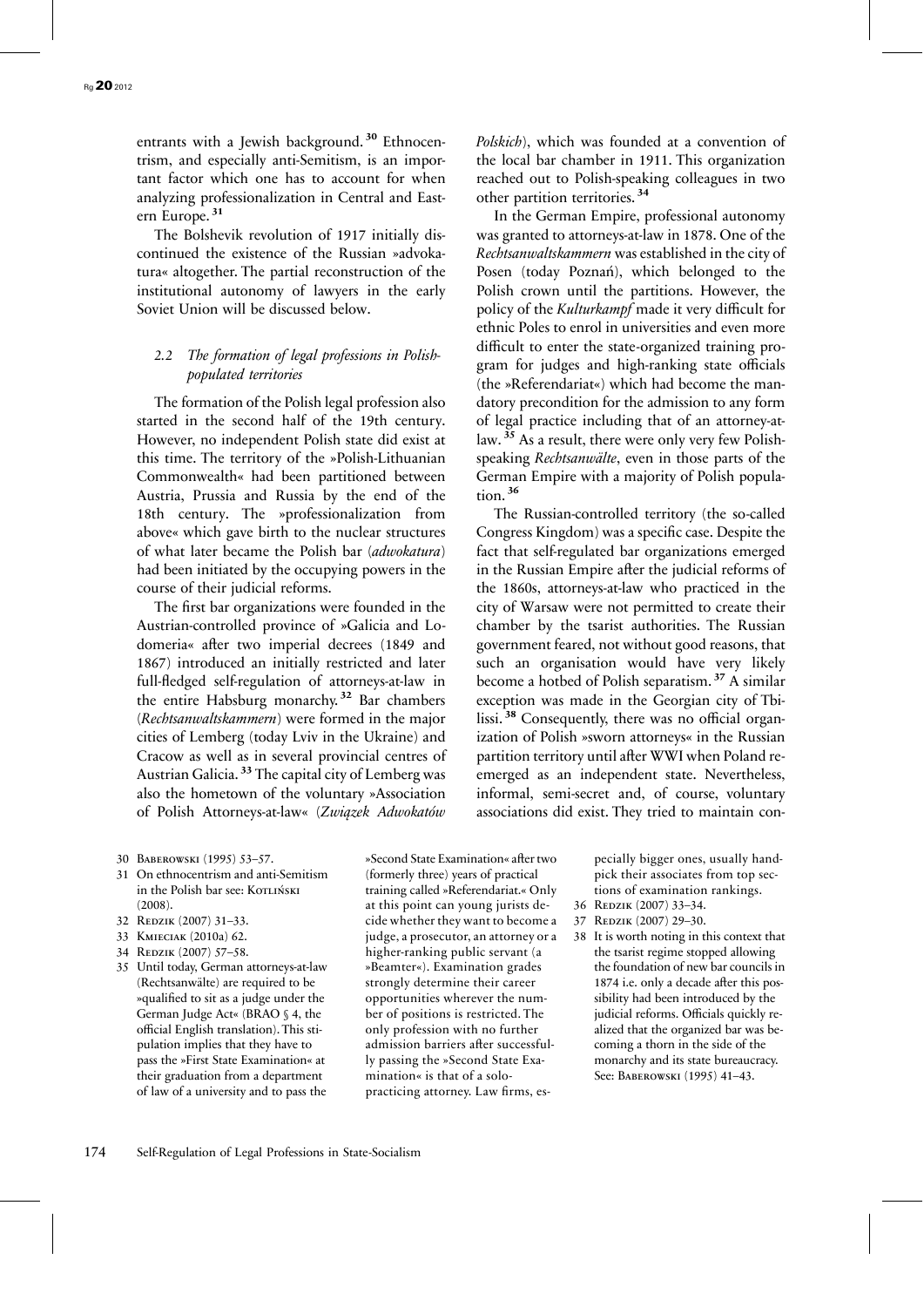tacts with their Polish-speaking colleagues in other partition territories, especially with the most autonomous Polish-speaking bar in the Austrianruled Galicia. **<sup>39</sup>**

## *2.3 Interim conclusion: Legal professions in the late 19th century*

Some structural similarities in the professionalization of Polish and Russian attorneys-at-law in the late 19th century and at the very beginning of the 20th century can be identified. In both cases, the foundation of professional organizations which performed some self-regulatory functions was initiated by an autocratic state which often granted a quite unique sphere of autonomy to lawyers in private practice. Hence, the initial professionalization came »from above«. Very soon, however, some members of these bar »chambers« or »councils« became outspoken critics of the political status quo. Pleadings delivered in courtrooms by the most famous Russian »sworn attorneys« who defended revolutionaries in political trials were disseminated like political manifestos among anti-monarchically minded segments of the Russian »intelligentsia«. Polish attorneys-at-law in all three partition territories were at the forefront of the struggle for a »resurrection« of the Polish statehood. They perceived the states in which they lived and practiced as occupying powers. In both cases, the reference to the law promulgated by autocratic states had often a politically instrumental character: it was used to demonstrate that the executive powers did not even respect their own legal regulations and violated the very same rights which they granted to their subjects. A major difference during this period resulted from the fact that Polish lawyers, in contrast to their Russian counterparts, were exposed to three different legal traditions and three different institutional settings of professional (self-) regulation.

# *2.4 The organized bar in Poland during the interwar period*

A major difference in the development of the legal professions emerged during the inter-war

period. The existence of the autonomous Russian bar was discontinued immediately after the October revolution. **<sup>40</sup>** Its partial reconstruction and its further evolution under the Soviet regime will be discussed below. In contrast, the Polish profession of attorneys-at-law experienced a period of about two decades of further development before its selfregulation was severely curbed by the Stalinist regime after WWII. These two inter-war decades saw the consolidation of Polish bar institutions and social identity, so much that after 1945 the Polish bar managed to keep alive and later even extend its autonomy significantly in a political environment which was, by and large, extremely inhospitable for self-regulating professions.

After Poland had re-emerged as an independent modern state in late 1918, the Austrian and the German statutes on legal professions remained in force on each of the former partition territories as long as until 1932, when a unified act on the bar was passed by the Polish parliament (*Sejm*). **<sup>41</sup>** The coexistence of different legal orders inherited from the occupying powers was a general phenomenon which characterized the entire legal and judicial system of the nascent Republic of Poland. **<sup>42</sup>**

The part of the country formerly controlled by the Russian Empire, where no organization of attorneys-at-law had been officially allowed, became a »laboratory« for new institutions regulating the legal profession. On 24 Dec. 1918, the interim Head of the State, Field Marshall Józef Piłsudski, signed a decree on the organized bar which introduced a highly autonomous but vertically integrated self-regulating organization of attorneys-atlaw. **<sup>43</sup>** According to this act, all lawyers practicing in a particular court district became mandatory members of a regional bar chamber which elected its bar council and its »dean« (*dziekan*). These institutions enjoyed a far-reaching autonomy in organizing post-academic training of apprentices, including the bar examination itself, and in policing the professional conduct of their members. Such regional bar chambers, however, were not the core of the innovation. The Austrian and the German bar statutes also provided for analogous bodies. In the Austrian case, chambers were also in charge of apprentice training. The real novelty was

40 Burbank (1995) 64.

41 See: Redzik (2007) 38; Kmieciak (2010a) 63.

- 42 See: Kraft (2002) 75–116.
- 43 »Dekret w przedmiocie statutu tymczasowego Palestry Państwa Polskiego«, Dziennik Praw Państwa

Polskiego no. 22 (Dec. 30th, 1918), poz. 75.

<sup>39</sup> See: REDZIK (2007) 29-30.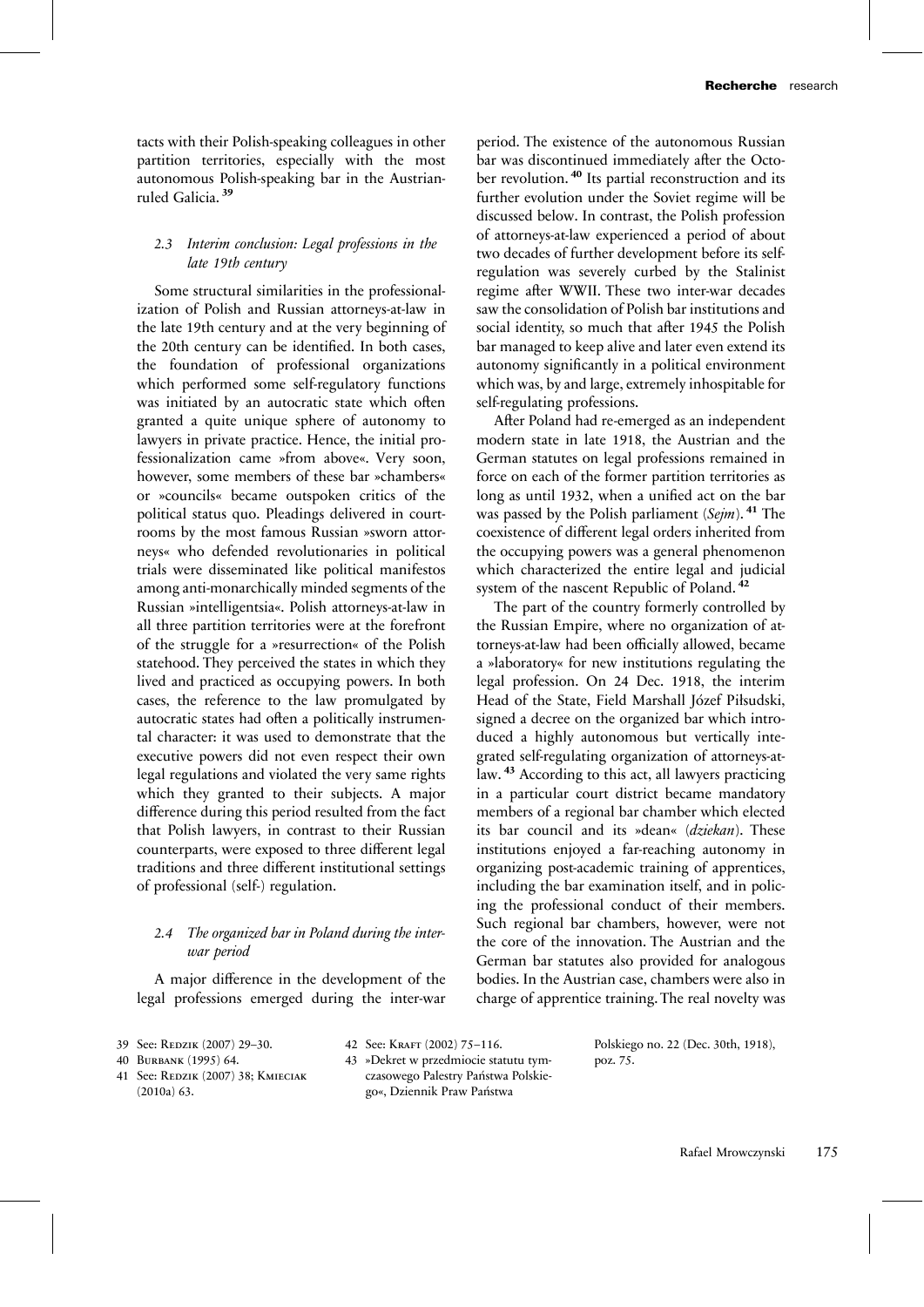the Supreme Council of the Bar (*Naczelna Rada Adwokacka*), which consisted of elected representatives from all regional bar chambers and was meant to provide for a nation-wide coherence of professional self-regulation.<sup>44</sup> Initially, this »central« institution functioned only in the former »Congress Kingdom«. The 1932 Presidential Decree on the Regulation of the Bar **<sup>45</sup>** extended the two-level organizational structure to the entire territory of the Polish state. Bar chambers which had existed in accordance with the Austrian or the German law were transformed into regional bar chambers and included under the umbrella of the Supreme Council located in the capital city of Warsaw. The same act, however, subjected the self-governance of the Polish legal profession to a more extensive supervision by the Ministry of Justice.

Despite the extended possibilities of ministerial interference into the bar's »internal affairs«, Polish attorneys-at-law enjoyed a very significant degree of collective autonomy and self-regulation during the entire inter-war period. Their institutions became the model for the transformation of four other occupational groups into self-regulated professions. In 1933, notaries were the first to follow attorneys-at-law in founding a system of chambers. A year later, medical doctors also established their professional self-regulation. Shortly before WWII, dentists and pharmacists joined the exclusive club of Polish organized professions. **<sup>46</sup>** The development of professional self-regulation in Poland was severely discontinued by the outbreak of WWII and the following inclusion of the country into the Soviet Block.

#### 3 Legal professions in state socialism

#### *3.1 The genesis of the »socialist advokatura« in the USSR*

Law was seen by the Marxist-Leninist doctrine as one of the major ideological instruments of class domination. Consequently, there was a general idea held by the Bolsheviks during the initial period after the overthrow of the bourgeois govern-

ment that law should be abandoned altogether. **<sup>47</sup>** This attitude affected, of course, the future perspectives of those who earned their living by practicing law. The existing »councils of sworn attorneys« were disbanded in December 1917. **<sup>48</sup>** This move was certainly facilitated by the fact that most norm enforcement during the civil war operated outside courtrooms and without any reference to law. The main enforcement agents were the »Extraordinary Commission for Combating Counter-Revolution and Sabotage« (known as the »Cheka«) and firing squads of the »Red Army«. But soon after the end of the civil war, the backpedaling started and »colleges of court defenders« (*kollegii zashchitnikov*) were established in 1922. The All-Russian Central Executive Committee which issued the corresponding decree deliberately avoided the terms »attorney« (*poverennyi*) and »advokatura«. Nevertheless, officials of the »People's Commissariat of Justice« used to complain during the 1920s that late-imperial »colleges of sworn attorneys« de-facto re-emerged under the guise of new organizational structures. Only at the end of the first Soviet decade, when the »New Economic Policy« was abandoned and massive collectivization and industrialization campaigns started to fundamentally transform the predominantly rural society, were more radical changes in the regulation of the Soviet legal profession introduced. **<sup>49</sup>**

In the 1930s, the institutional foundations of the »socialist advokatura« were created. The result of this process was the 1939 Statute on the Bar of the USSR which provided for regional »colleges of attorneys-at-law« (*kollegii advokatov*) as formally »voluntary« associations of practicing lawyers. In fact, it was illegal to practice without being a »college« member, which meant that the Soviet bar was de facto »integrated«. »Legal consultation offices« (*iuridicheskie konsul'tatsii*) became additional organizational units of the »socialist bar«. They can be characterized as »collectives« of legal professionals that operated under the supervision of regional »colleges«. Steering committees (*prezidium*) of »colleges« appointed directors of all »collectives« within their territorial jurisdiction. The

45 »Rozporządzenie Prezydenta Rzeczypospolitej z dn. 7 października 1932 r. Prawo o ustroju adwokatury«, Dziennik Ustaw, 1932, poz. 733.

46 Kmieciak (2010b) 25–26. 47 See: Berman (1985) 16; Westen

- (1988) 240–241. 48 Huskey (1986) 34–79; Jordan (2005) 28.
- 49 Barry/Berman (1968) 12–13; Huskey (1986) 80–142; Lazareva-Patskaia (2011) 115–119.

<sup>44</sup> Redzik (2007) 47.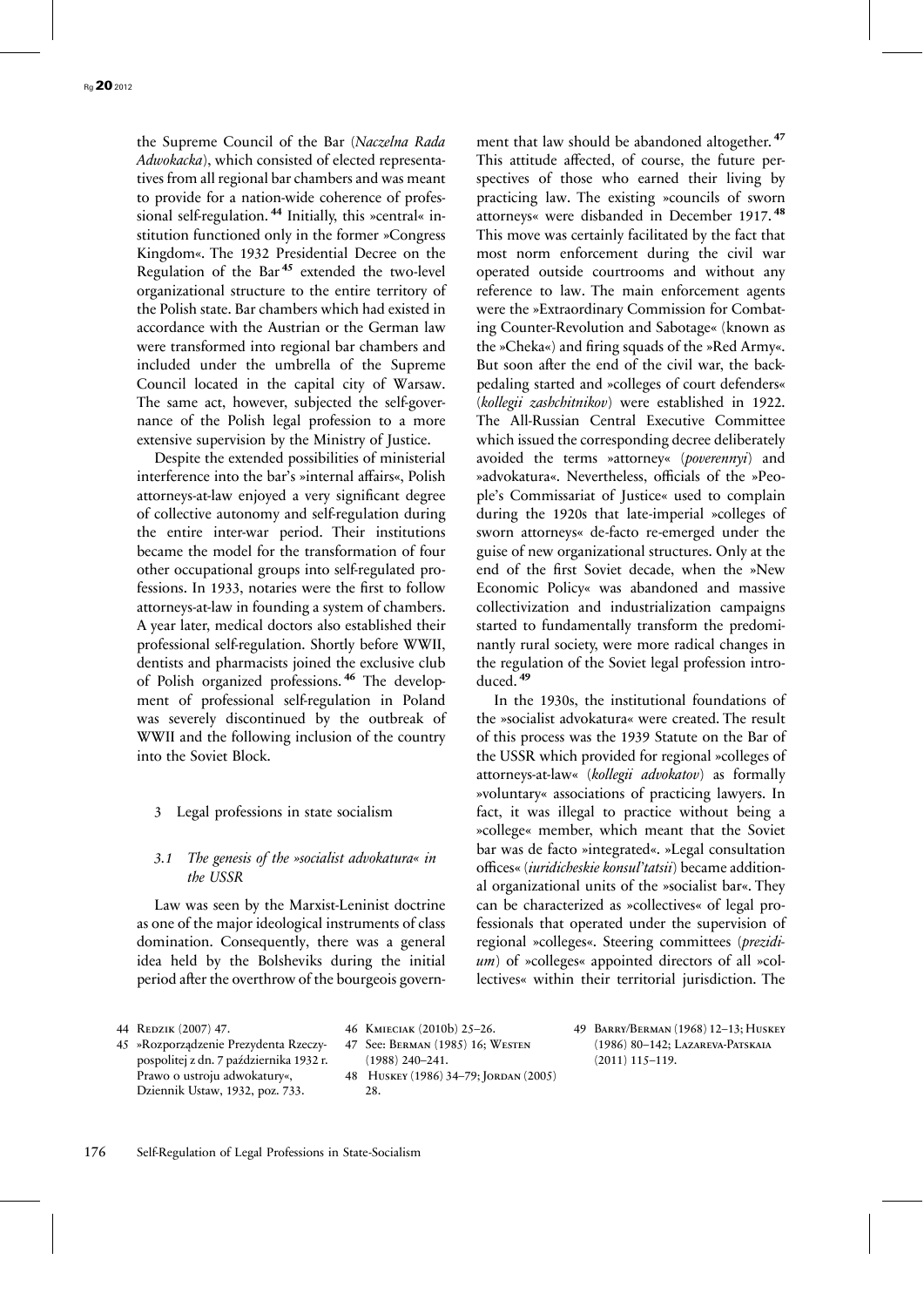practice of law outside »consultation offices« was not permitted. **<sup>50</sup>**

A client was represented by an individual lawyer but he or she signed contracts with lawyer's »office« represented by its director. If a client had no preference for a particular attorney or the practitioner of his or her choice could not handle the case for any reason (lack of time, conflict of interests etc.), the director had the power to allocate such a case to any other member of the »collective«. Fees were strictly regulated by instructions issued by the Ministry of Justice, which also supervised all »colleges«. A client paid at the cashpoint of a »legal consultation office« and a large fraction of the fee was withheld by the organization. Accepting money or remuneration in kind directly from a client was strictly prohibited. Violators of this rule faced severe sanctions including disbarment. Despite this fact, there is plenty of anecdotic evidence which suggests that under-the-table payments and/or »gift-giving« to Soviet lawyers were a wide-spread practice. **<sup>51</sup>**

The position of attorneys-at-law in the Soviet system after Stalin's »great break-through« was still unique as compared to all other occupational groups. On the one hand, a certain degree of collegial organization and collective autonomy was allowed despite the extensive supervisory prerogatives of the Ministry of Justice and its local bodies. The individualized client-attorney relationship also continued to exist. **<sup>52</sup>** On the other hand, members of the profession were partly »collectivized« in »legal consultation offices«. But the individualized character of client-attorney relations still left space for informal practices which could further increase the autonomy of legal professio-

nals vis-à-vis the officially all-encompassing system of »centralized administration«. **<sup>53</sup>**

The regulatory framework of the Soviet legal profession which had been established with the 1939 Statute on the Bar was only gradually modified in the course of the Soviet history. Changes that were introduced first by the new statute passed in 1962 went in the direction of a modest extension of the formal professional autonomy. Ministerial supervision over regional »colleges« continued. **<sup>54</sup>** Article 161 of the new 1977 Constitution of the USSR included an explicit stipulation that »colleges« were in charge of granting every citizen the right to »skilled« legal representation. This regulation was interpreted as a further increase in the role of the legal profession within the Soviet system of the »socialist legality« (*sotsialisticheskaia zakonnost'*). However, the basic institutional setting within which attorneys-at-law practiced in the USSR remained unchanged after the new union framework statute on the bar and the more specific acts on the bar in individual Soviet republics were passed in the late 1970s and the early 1980s.The bar statute of the Russian Socialist Federative Soviet Republic was signed into law in 1980. Consecutively, it became the model for analogous regulations in other parts of the USSR. In her recent analysis of this legal document, Lazareva-Patskaia concluded that »colleges« remained under state control although »there were also some elements of independence and self-governance.« **<sup>55</sup>**

A significant aspect of professional autonomy was the degree of discretion in practicing the admission control which had been delegated by the party-state to the »colleges«. Law graduates of Soviet universities had to apprentice (*stazhirovat'-*

- 50 Huskey (1986) 215–222; Jordan (2005) 29–30.
- 51 Rand reports that even a special term was coined to denote these informal fees: MIKST, as they were called, was the Russian abbreviation for the »maximal utilization of the client above the statutory fee.« See: RAND (1991) 12.
- 52 According to initial evidence gathered by the author of this paper in form of biographic interviews with attorneys-at-law practicing in the city of Moscow, Soviet lawyers tended to develop a »private practice« (*chastnaia praktika*) within a few years after their

bar admission. It means they were working mainly for clients who had deliberately chosen them. They also used to keep their case files at home and not in their »legal consultation offices«.

53 In this context, it can be hypothesized that the autonomy informally gained by individual lawyers vis-à-vis the party-state apparatus was mediated by their social »embeddedness« within the »legal consultation office«. This hypothesis is based on the results of my previous research which indicated that informal socioeconomic activities and the pursuit of particularistic

goals in the Soviet society was only possible in the long run with the support of local collectives. Members of these collectives were mutually protecting each other from official sanctions for their »anti-socialist behavior«. See: MROWCZYNSKI (2005); Mrowczynski (2010) 174–186.This is possibly a very important dimension of the individual professionalization of lawyers in all state-socialist countries. It requires further detailed research.

- 54 Barry/Berman (1968) 14; Lazareva-PATSKAIA (2011) 125-128.
- 55 Lazareva-Patskaia (2011) 132–133.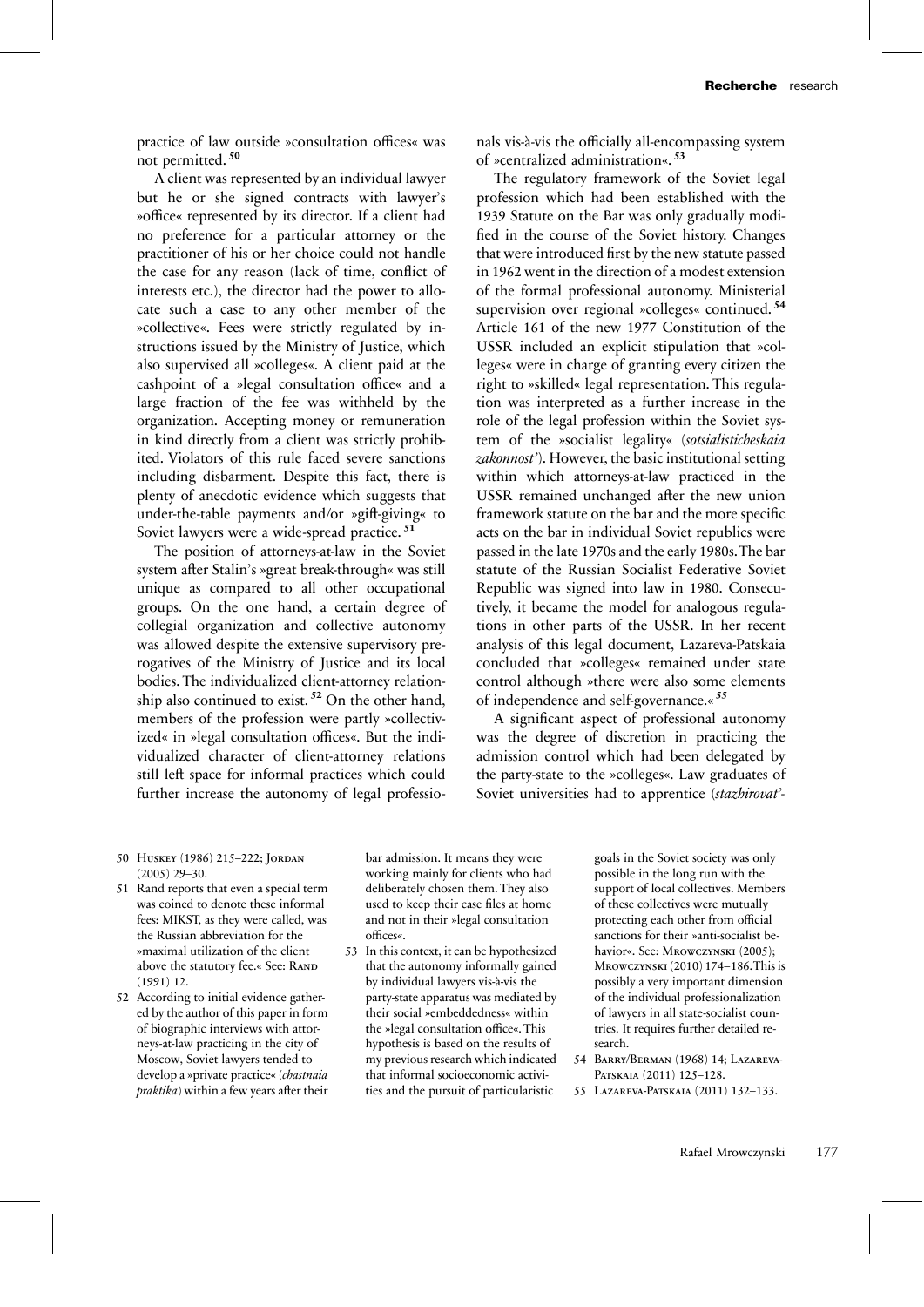*sia*) for about half a year under the supervision of an experienced attorney-at-law (called »patron«) before they could become a full-fledged member of a »college« and started to practice independently in a »legal consultation office«. **<sup>56</sup>** Additionally they wrote a thesis on a practical legal topic which was supervised by another bar member and defended by its author at a session of the steering committee of the »bar college«. In the 1980s, the period of apprenticeship was extended to nine months. **<sup>57</sup>** As a result, »high rates of self-recruitment« could be observed and »fathers and grandfathers were often mentioned« in interviews which Burrage conducted with Moscow and Leningrad lawyers in the late 1980s. **<sup>58</sup>** This phenomenon is a frequently observed characteristic of an autonomous self-regulating profession.

#### *3.2 Legal practitioners in the Soviet economy*

Another important development in the history of legal professions under the Soviet regime was the jurisdictional **<sup>59</sup>** division between attorneys-atlaw and »jurisconsults«, i.e. in-house lawyers employed by state organizations, meaning both state »enterprises« and organizational units of the partystate apparatus. This division started to emerge during the formative period of the »centrally planned« economy. Although the proclaimed goal of centralized economic planning was a comprehensively harmonious regulation of the entire national economy, conflicts between different units of the »centrally planned« economy in fact regularly occurred. Special »state arbitration commissions« were established to resolve these innerbureaucratic disputes. In contrast to »arbitration« in a market economy, the proceedings of the Soviet »state arbitration« had a mandatory character. Hence, »state arbitration commissions« resembled specialized courts although the overarching principle of their adjudication was not »justice« or »legality« but the »benefit of the national economy«. It implied that legitimate claims of a party could be dismissed if the interests of an opposing organization were considered to be »more vital« for the development of the national economy. **<sup>60</sup>** Nevertheless, there was an adversarial aspect in the Soviet »state arbitration« and representing his or her employing organization was a key aspect of the job of a »jurisconsult«. **<sup>61</sup>**

In the 1920s and 1930s, Soviet state organizations often used services of individual attorneys-atlaw or signed cooperation agreements with »legal consultation offices«. Hence, there was still some sort of competition between in-house lawyers and bar members. The 1939 statute formally barred members of »colleges« from representation in »state arbitration« proceedings. **<sup>62</sup>** The jurisdiction of the bar was restricted to legal representation of individuals. However, the shortage of adequately trained personnel in state organizations caused that exceptions to this general rule were allowed in »particular cases«. **<sup>63</sup>** At the same time, Soviet inhouse lawyers were often asked by rank-and-file employees of their organizations for consultations on private matters. **<sup>64</sup>** More problematic were cases when such individual legal problems resulted from employment disputes in the workplace. »Jurisconsults« faced then serious conflicts of interests. **<sup>65</sup>** The jurisdictional division, although formally institutionalized, was far from perfect.

### *3.3 Interim conclusion: Legal practitioners in the USSR*

In the 1930s, the state-socialist »model« of legal professions was established in the Soviet Union. Its cornerstones were: (1) the formal distinction between legal services for individuals provided by attorneys-at-law and legal services for organizations provided by »jurisconsults«, (2) extensive supervision by the Ministry of Justice, an integral part of the party-state regime, over the bar organized in semi-autonomous »colleges of attorneys-at-law«, and (3) the partial »collectivization« of the legal practice of »attorneys-at-law« in »legal consultation offices«. Each of these principles is to be taken with a grain of salt, as it was mentioned before.

Beginning in the late 1940s, the basic stipulations of this »model« were introduced into those

56 See: Pospelov (2006) 135.

57 According to evidence from interviews conducted so far in the city of Moscow by the author of this paper. 58 Burrage (1990) 441.

59 On the concept of professional »jurisdictions« see: ABBOTT (1988).

- 60 Shelley (1984) 93.
- 61 Barry/Berman (1968) 40; Giddings (1975) 199; Shelley (1981–82) 452; Westen (1988) 374–375.
- 62 Luryi (1979) 173–174.
- 63 Burrage (1990) 449.
- 64 Shelley (1984) 116.
- 65 Shelley (1984) 34.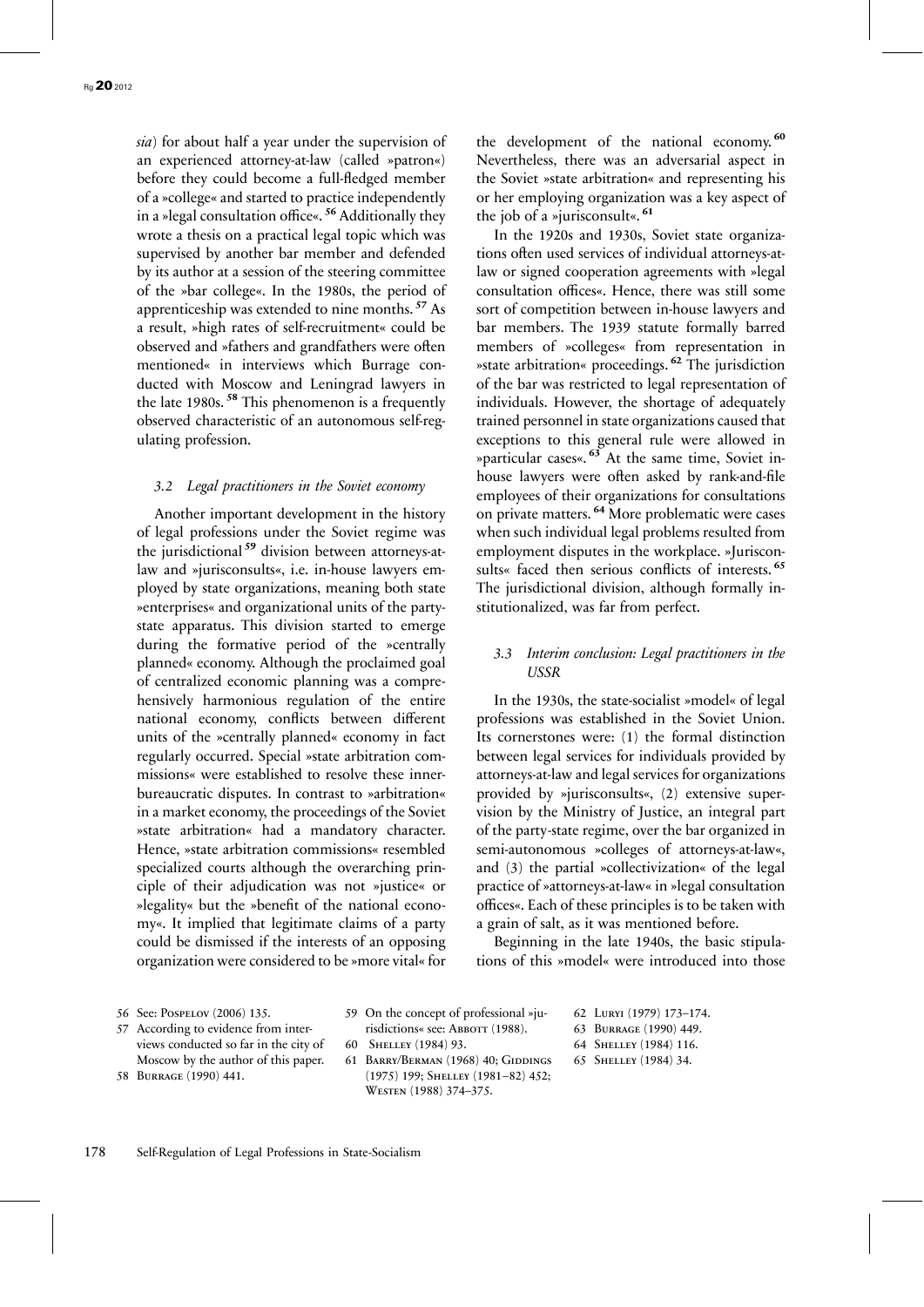countries of Central-Eastern Europe which came under the USSR control as a result of the Soviet victory over the Nazi Germany. However, some national specifics in the sphere of regulated legal professions managed to prevail as the following discussion of the Polish case will show.

# *3.4 The organized bar in the »People's Republic of Poland«*

The Polish bar was very severely affected by WWII. According to rough estimates, more than half of all the attorneys-at-law who had practiced in the country in 1939 did not survive until 1945. The death toll was particularly high among the significant fraction of the profession classified as Jews by the Nazi regime, and among the youth (apprentices) who were directly involved in the armed resistance. Nevertheless, even under the extremely hostile conditions of the German occupation, the bar maintained, as far as it was possible, its corporative institutions within the broader framework of the Polish »underground state« (*państwo podziemne*). <sup>66</sup> The advancing Soviet troops posed, however, a new threat to these institutions since Stalin planned to install a servile »communist« regime in Warsaw. In the years directly following the end of WWII, thousands of non-communist members of the Polish resistance to the German occupation were persecuted by the new rulers. Later, in the first half of the 1950s, even those communists who were active in Poland during the German occupation became victims of the »Ministry of Public Security« – the Polish equivalent to the Soviet »People's Commissariat of Internal Affairs« (NKVD).

Professional organizations, including the bar, started to emerge from the underground during the first volatile years after the war. But soon they faced a repressive policy of the consolidating Stalinist regime which, in its all-encompassing centralization drive, foresaw virtually no space for occupational autonomy. Four out of five self-regulating organizations of professionals which existed in Poland before the war were formally outlawed. It is remarkable that the only occupational group which retained its formal collegial status was the bar. However, its self-regulation was reduced in the early 1950s to little more than a mere façade. Leaders of regional bar councils and of the Supreme Council were appointed by the partystate regime.Two »verification« campaigns resulted in the disbarment of many attorneys considered »politically unreliable« by the rulers. **<sup>67</sup>** At the same time, individuals who never completed the postacademic training program of the bar (an extensive apprenticeship called »*aplikacja*« in Polish) or who, in some cases, had not even studied law at all were admitted. The professional organization was de facto stripped of its prerogative to license legal practitioners.

Most Polish attorneys disapproved of these administrative measures and often described them in their private conversations literally as »littering« (*zaśmiecanie*) of the profession. **<sup>68</sup>** The apprentice program was, however, still operating and provided an alternative path to professional socialization besides politically motivated appointments. Hence, these severe attacks on the institutions of professional self-governance had initially changed little in the way law was practiced by the majority of attorneys who were not involved in politicized trials.

The 1950 statute on the bar which replaced the amended pre-war statute introduced a »higher« (because socialist) form of »collective practice« in »teams of attorneys« (*zespoły adwokackie*). **<sup>69</sup>** They were intended to become the Polish version of the Soviet »legal consultation offices«. However, this organizational form was not declared mandatory at this time. Consequently, most attorneys continued to practice on their own. Most of the »teams« which emerged at this time were either little more than conglomerates of individual legal offices or de facto law firms. The latter phenomenon was particularly annoying for ministerial officials who frequently criticized the »exploitation« and »proletarization« of young lawyers and apprentices by their older colleagues and »patrons«.

66 Redzik (2007) 78–88.

67 Zaborski who analyzed the formative period of the socialist bar in nascent »People's Poland« argues that the first verification conducted shortly after the end of WWII was in part legitimate, even if its criteria also included a backdoor which allowed for the disbarment of political dissenters. It was mainly the second verification in the early 1950s which resulted in a Stalinist purge of the Polish legal

profession. See: Zaborski (2008) 430, 439.

- 68 Redzik (2007) 92–95; Zaborski (2008), S. 441–443.
- 69 Zaborski (2008) 436–437.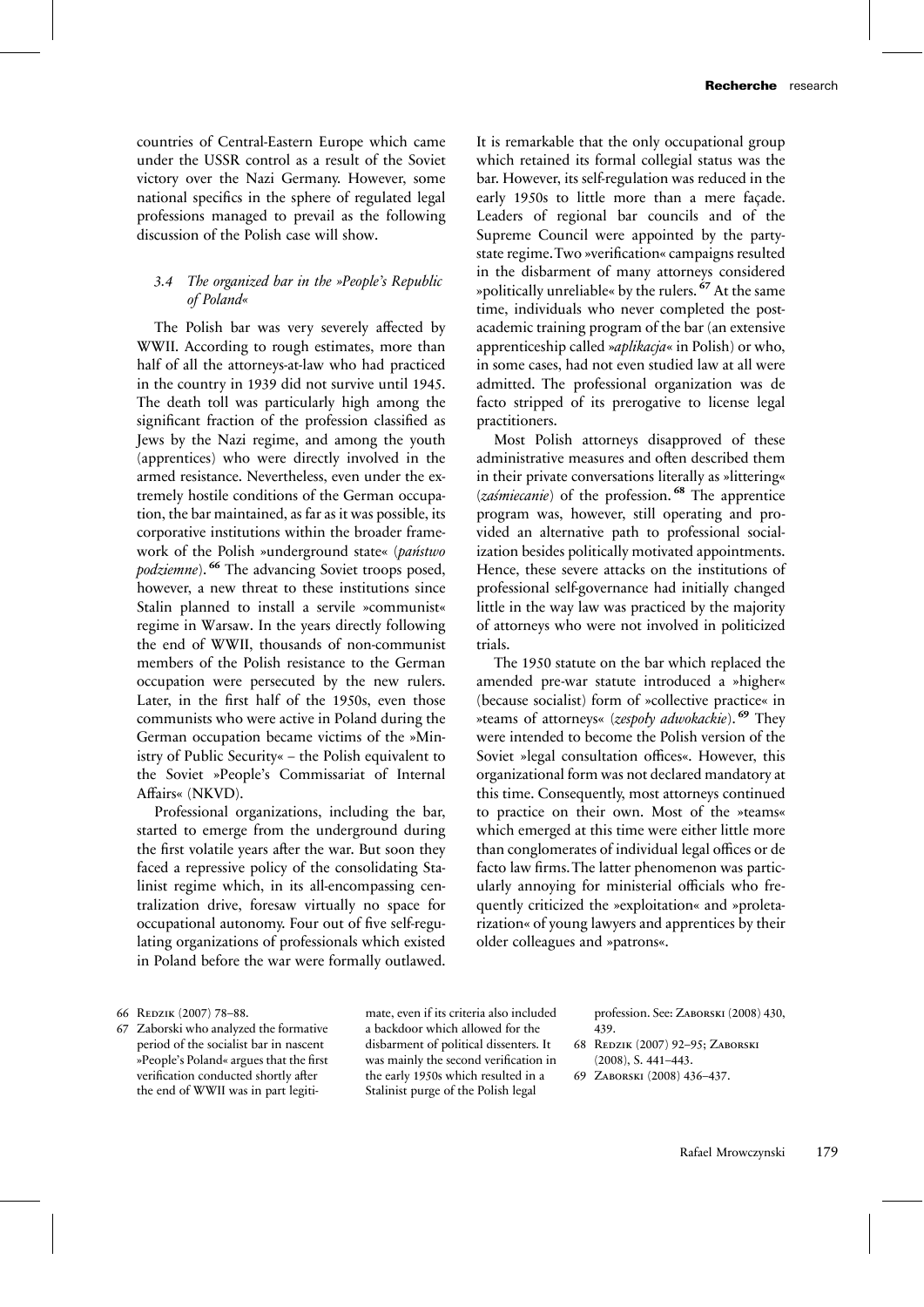# *3.5 Diversification of legal practice in socialist Poland*

During the 1950s, the economy of »People's Poland« was rapidly industrialized. At the same time, it was subordinated to a system of »central planning« which emulated the Soviet »model«. One of the consequences of this transformation was a rapidly growing sector of state organizations which also required a procedure for dispute settlement. The Soviet »state arbitration« provided an institutional template here. However, many state organizations still relied on attorneys-at-law until the early 1960s. **<sup>70</sup>** For many members of the Polish bar, a part-time employment as a »legal counselor« (*radca prawny*) was a very convenient opportunity to stabilize their incomes by adding a fixed salary component to fluctuating fees. The criticism of these practices came from higher ranks of the economic administration. The main objection was that attorneys who simultaneously practiced as part-time legal counselors were less devoted to their client organizations. A jurisdictional division between attorneys-at-law and legal counselors was presented as a solution of this alleged problem. **<sup>71</sup>** It also corresponded with the Soviet model.

In December 1961, the Council of Ministers issued the Resolution No. 533, which regulated the provision of legal services to state economic organizations (»enterprises«) and effectively barred members of »chambers of attorneys-at-law« from employment as legal counselors. Because of a shortage of legally-trained personnel in state »enterprises«, a transitory period of two years – due to expire at the beginning of 1964 – was granted. The document also included rules for a post-academic training program (*aplikacja*) for future in-house lawyers. Since there was no self-regulating organization of in-house lawyers at this time and the Council of Ministers had no intention to create one, regional commissions of the state economic arbitration (*Państwowy Arbitraż Gospodarczy*) were charged with the task of apprentice training. According to the rules, graduates from law departments of universities were first to be hired as junior in-house lawyers by state companies and then included in the training program. The practical part of it took place within the organization itself. A full-fledged legal counselor of an organization acted as a »patron« of an apprentice. The theoretical part was organized by the regional arbitration commission which also examined the adepts after two years of training. Only those who passed this examination could become »legal counselors«. **<sup>72</sup>**

These detailed stipulations regarding the training of future in-house lawyers in state-socialist organizations constituted a very important difference which distinguished Polish »legal counselors« from their Soviet counterparts: »jurisconsults«. **<sup>73</sup>** In the USSR, the access to in-house lawyer positions was not strictly regulated. »Jurisconsults« started their careers immediately after graduation. This occupation was often the least chosen by law graduates since it was poorly paid (especially at the beginning) and commanded a rather low social prestige. Many »jurisconsults« started their careers as a result of the mandatory job allocation called »raspredelenie« in Russian. It was not their conscious choice to become a »jurisconsult« **<sup>74</sup>** but rather the consequence that all other options were closed to them. Furthermore, it was not uncommon that legal problems of Soviet factories were handled by individuals with no legal training at all. They were either subaltern clerks in the case of petty problems, or top managers – most of them engineers by training – if the dispute was serious or involved higher ranks of the economic administration. Already at this stage, one can discern a significant difference in the professionalization potential of in-house lawyers in both countries compared.

This potential was additionally increased in the Polish case by closer links of many legal counselors to the organized bar. A new statute on the bar was passed by the Polish Parliament in December 1963. **<sup>75</sup>** It additionally cemented »from the other

70 Kwiatkowska-Falęcka (2010) 28.

71 See: »Problem adwokatury w organizacji aparatu obsługi prawnej gospodarki uspołecznionej« – an unpublished report prepared by the Supreme Arbitration Commission and sent to the Ministry of Justice in October 1963, Archiwum Akt Nowych in Warsaw, zesp. 285, 1/396, pp. 23–39.

- 72 See: Kwiatkowska-Falęcka (2010) 28–30.
- 73 This difference and other differences which will be discussed below make it necessary in my eyes to denote these occupational groups by using two different words.

74 Shelley (1984) 23–25, 45–46.

75 Although in the second half of the 1950s, during the post-Stalinist »thaw«, there were some amendments to the previous statute which introduced significant elements of genuine self-regulation, the 1963 law was disappointing for most Polish attorneys-at-law.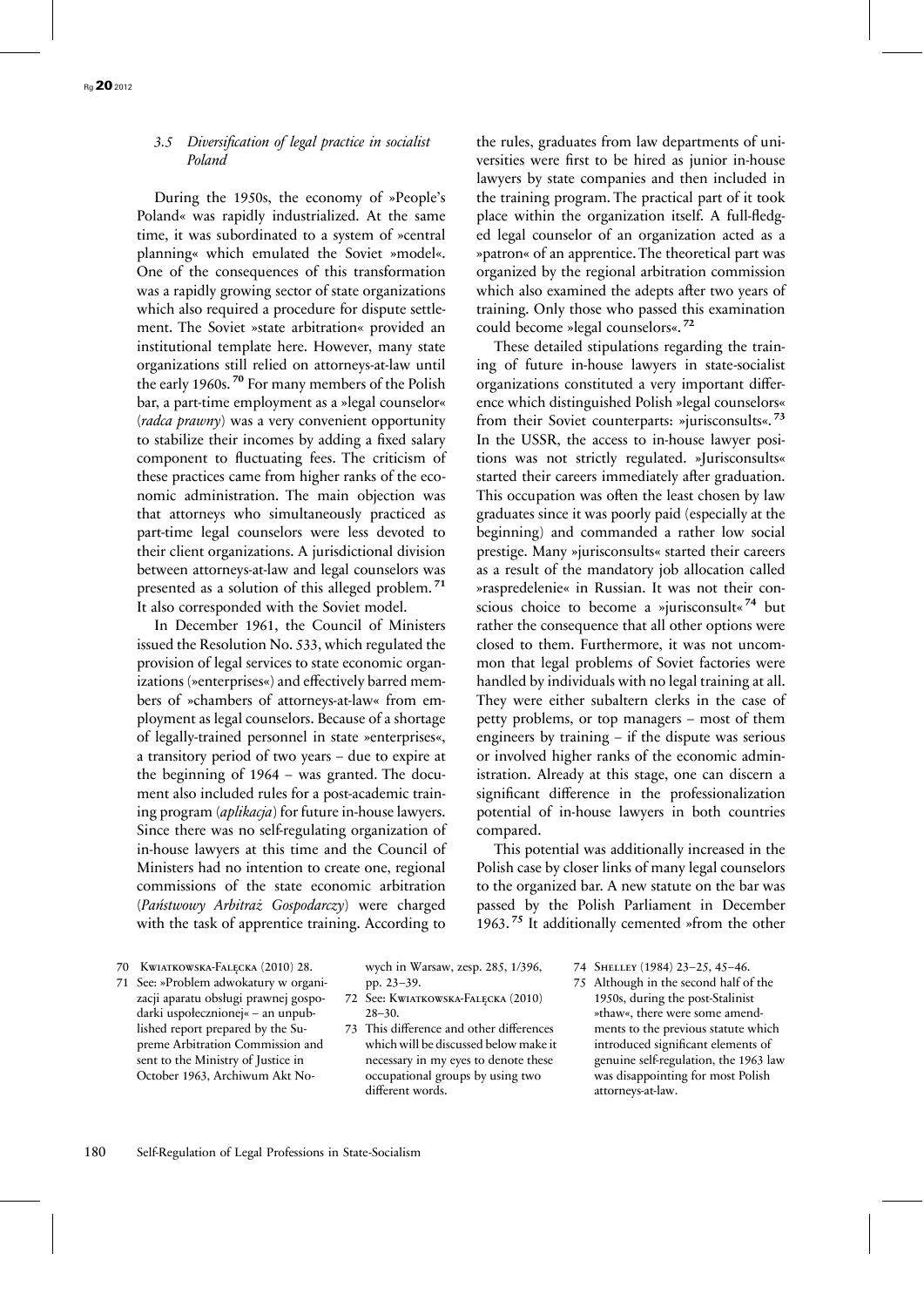side« the separation of the jurisdictions which had already been outlined by the government Resolution No. 533. According to the new statute, all attorneys-at-law were obligated to practice in »teams« modeled after Soviet »legal consultation offices«. They were barred from signing employment contracts.This meant in effect that they could not practice as attorneys and remain employed as »legal counselors« at the same time; they had to choose one of these options. At this time, a significant fraction of attorneys-at-law was in simultaneous part-time employment. Some of them decided either to sign for a fulltime position with an employer-organization or to work part-time simultaneously for several state »enterprises«. **<sup>76</sup>** Bar members who decided to become »legal counselors« after 1963 were, however, not disbarred. They only quit their membership in their »attorneys' teams« if they had already joined one and their professional-activity status was »put on hold« (*zawieszenie wykonywania zawodu*). Within the organized bar, semi-formal »circles« of »legal counselors« existed. These connections proved to be important for the further professionalization of Polish in-house lawyers during the next three decades.

### *3.6 The Polish bar struggling for more autonomy*

The extension of ministerial supervision over the profession after a short period of reduced administrative pressure was the main reason why the 1963 statute on the bar was perceived by Polish attorneys-at-law as a big disappointment. The new legal act did not provide for the institution of the Congress of the Bar which had been introduced only in 1956. The first Congress gathered in Warsaw in October 1959 and elected Franciszek Sadurski, a highly respected attorney-at-law, as the president of the Supreme Council of the Bar. The next Congress had been scheduled for 1962 when the term of the elected bar leadership was due to expire, but its organization was postponed under ministerial pressure until the new statute which

provided for no such institution came into force. Sadurski resigned from the presidency of the Supreme Council in protest against the new statute which reduced professional self-regulation as compared to the 1956 bar reforms.<sup>77</sup> He was replaced by Stanisław Godlewski, a member of the »Polish United Workers' Party« who presided over the Polish *adwokatura* during the rest of the 1960s. Then a reform-minded member of the ruling party, Zdzisław Czeszejko-Sochacki, took over for the next decade.

Despite an increased formal ministerial control, the Polish bar did not lose all of its autonomy after 1963. In the »thaw« year of 1956, the Supreme Council started to publish a periodical which one year later resumed the name of the pre-war bar journal *Palestra*. The editorial board was constituted mainly by attorneys who were known for their skepticism regarding the state-socialist regime. **<sup>78</sup>** *Palestra* has been published without interruptions since the mid-1950s until today. In the 1970s, it became an important forum for discussing fundamental reforms of the Polish legal profession. Furthermore, one of the autobiographic interviews with Polish legal professionals conducted by the author of this paper in 2010 indicates that at least the regional bar chamber in Warsaw was a center of cultural and intellectual activities which indirectly questioned the legitimacy of the state-socialist regime as early as in the 1960s. **<sup>79</sup>** These activities continued during the next decade and intensified in 1980–1981, when the oppositional mass-movement »Solidarność« emerged. Polish attorneys-atlaw combined their involvement in political democratization with the postulate of full-fledged self-regulation for their profession. »Free bar« independent from state power was presented as one of the major pillars of a law-based political system that respected civic rights.

During the rebellious period of 1980-1981, the official institutions of the bar were not the only professional organizations which attempted to voice attorneys' visions in public. The voluntary

76 Resolution No. 533 stipulated that a »legal counselor« could cumulate part-time jobs up to one-and-a-half of a statutory full-time position and be paid accordingly. In reality, informal employment schemes which made it possible to circumvent this restriction

were frequently developed, Kurczewski (2002) 13. There was a similar regulation in the USSR, Shelley (1984) 34.

77 Redzik (2007) 112; Zaborski (2008) 446–447.

78 Zaborski (2008) 443–444.

79 Interview transcript ID code 03\_RA\_PL\_M, lines 200–359, 1688–1691.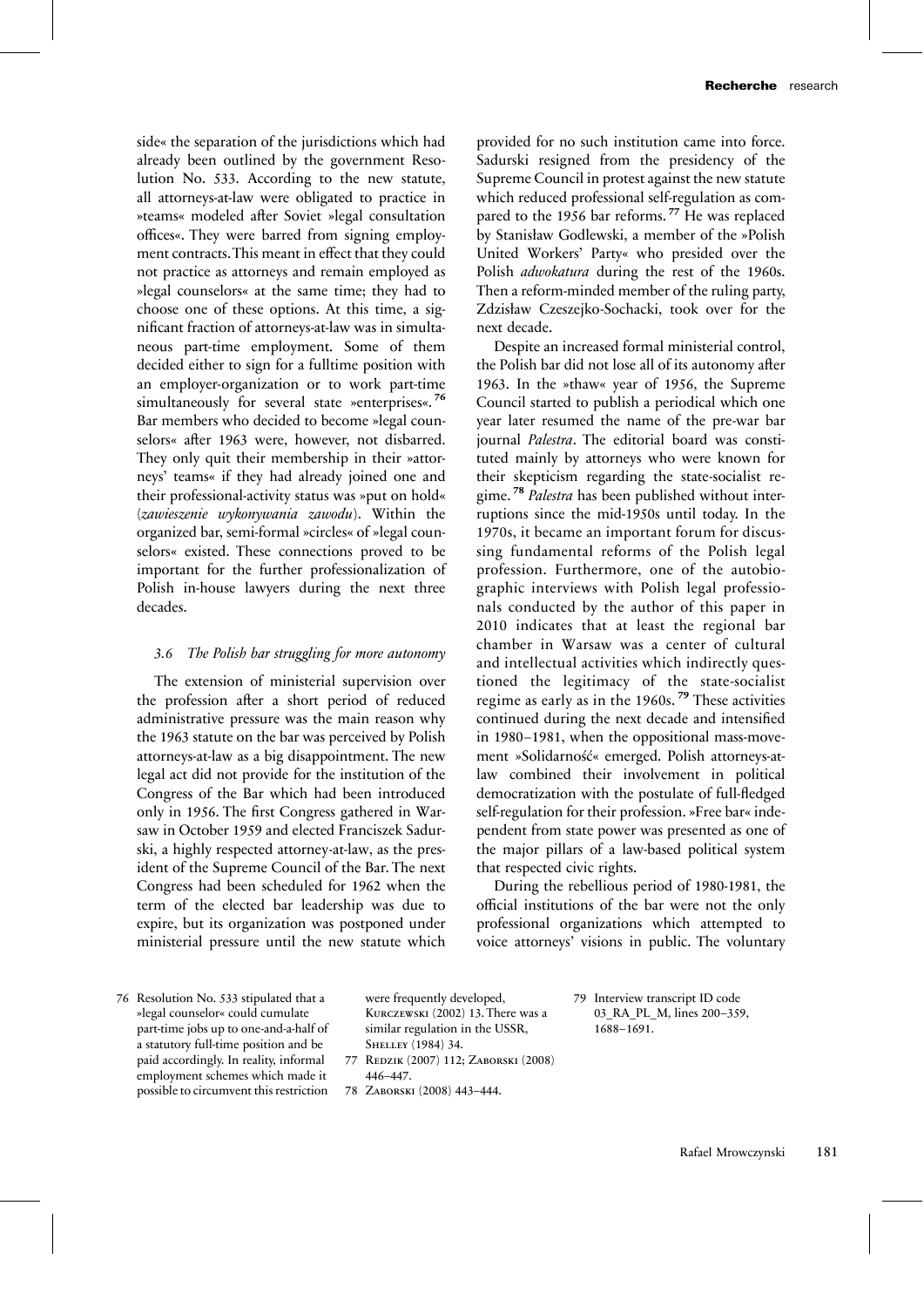»Association of Attorneys-at-law and Apprentices« *(Stowarzyszenie Adwokatów i Aplikantów Adwokackich)* was founded in September 1980 in the industrial city of Łódź. Soon, lawyers from all over the country started to join this association which vocally supported the ideas advanced by the independent labor union »Solidarność«. In early January 1981, the All-Polish Congress of Attorneys-atlaw took place in Poznań. **<sup>80</sup>** It hotly debated the rapid changes that took place in the country since the protesting workers of the »Lenin shipyard« in Gdańsk signed an agreement with the state power which, inter alia, provided for independent labor unions – something unseen in state-socialist countries until that time. **<sup>81</sup>** The bar realized that the socio-political environment was rapidly changing in favor of its longstanding interest in professional autonomy because »de-centralization« and »selfgovernance« *(samorządność)* **<sup>82</sup>** were among the key demands of the »Solidarność« movement. After the aforementioned Congress, which was not sanctioned by the 1963 statute on the bar but went unopposed by the state power, a special committee of the Supreme Council was charged with drafting a new legal act which should provide for far-reaching autonomy of the legal profession. A statute proposal was submitted to the national Parliament (Sejm). It was the third such document prepared by the organization of attorneys-at-law in a decade, but the previous two – both published in the 1970s – never made it that far. The first two drafts were dismissed by the government and never became subject to parliamentary deliberations. In the early 1980s, when the third draft entered the

- 80 See the special edition of the *Palestra*  journal, no. 3-4 (1981) where the proceedings of the Congress were published.
- 81 In the second half of 1980, the Polish party-state regime was losing ground. Even within the »Polish United Workers' Party«, »horizontal« initiatives of rank-and-file members criticized the leadership.
- 82 This is the Polish word for self-regulation.
- 83 This is also an important difference between Poland and the Soviet Union, where lawyers were barely represented in the top party leadership and in the Supreme Soviet.
- 84 Officially, there was a multi-party political system in the People's Republic

of Poland. Besides the dominant »Polish United Workers' Party« there was a group called »United Popular Faction« (*Zjednoczone Stronnictwo Ludowe*) which was meant to attract rural population and the aforementioned »Democratic Faction« – an electoral offer for the »socialist intelligentsia«. All three political groups constituted the »National Unity Front« which presented a joint list of candidates for national elections. Hence, the multi-party system was, by and large, a fiction. Nevertheless, there were some real differences in details.The »Democratic Faction« was the most reformist and liberal segment of the official party system. 85 REDZIK (2007) 115-117.

legislative procedure, several prominent attorneysat-law were members of Parliament. **<sup>83</sup>** Zdzisław Czeszejko-Sochacki who was the president of the Supreme Council of the Bar in the 1970s, sat in the »Sejm« for the »Polish United Workers' Party«. Maria Budzanowska, his deputy since 1979, represented a small political party called »Democratic Faction« (*Stronnictwo Demokratyczne*). **<sup>84</sup>** Both were directly involved in the process of further innerparliamentary deliberations which finally resulted in a new statute on the bar passed on 26 May 1982. **<sup>85</sup>** This legal act **<sup>86</sup>** granted far-reaching professional self-regulation to the organized bar. The catalogue of regulatory prerogatives delegated to regional chambers and their national umbrella organization, the Supreme Council of the Bar, would be impressive even in a Western European country. Regional organizations of attorneys-at-law controlled the admission process, because they were in charge of organizing an extensive four-year training (apprenticeship) that concluded with a bar exam taken by adepts before panels consisting of bar members. **<sup>87</sup>** Supervision by the Ministry of Justice was restricted. The prerogative of general supervision over the bar was shifted to the State Council – a rather representative body which performed the official function of »collective head of state«. This fundamental reform of the regulation of the legal profession was very surprising because the legislative process was concluded after the martial law had been imposed by the new leadership of the country on 13 December 1981. The military coup abruptly discontinued the radical political changes which had taken place since

- 86 Ustawa z dn. 26 maja 1982 r. Prawo o adwokaturze, Dziennik ustaw 1982, poz. 124.
- 87 Under the previous 1963 statute, a law school graduate had to apprentice first for two years at the judiciary and then for another three years with an attorney-at-law. The entire period of the apprenticeship was longer, but the bar controlled only part of the post-academic training. Under the new statute, the organized profession gained control over the entire process of admission. The period of required apprenticeship was the longest among all legal professions. Judges and prosecutors were trained within three years after graduation; legal counselors – within two years.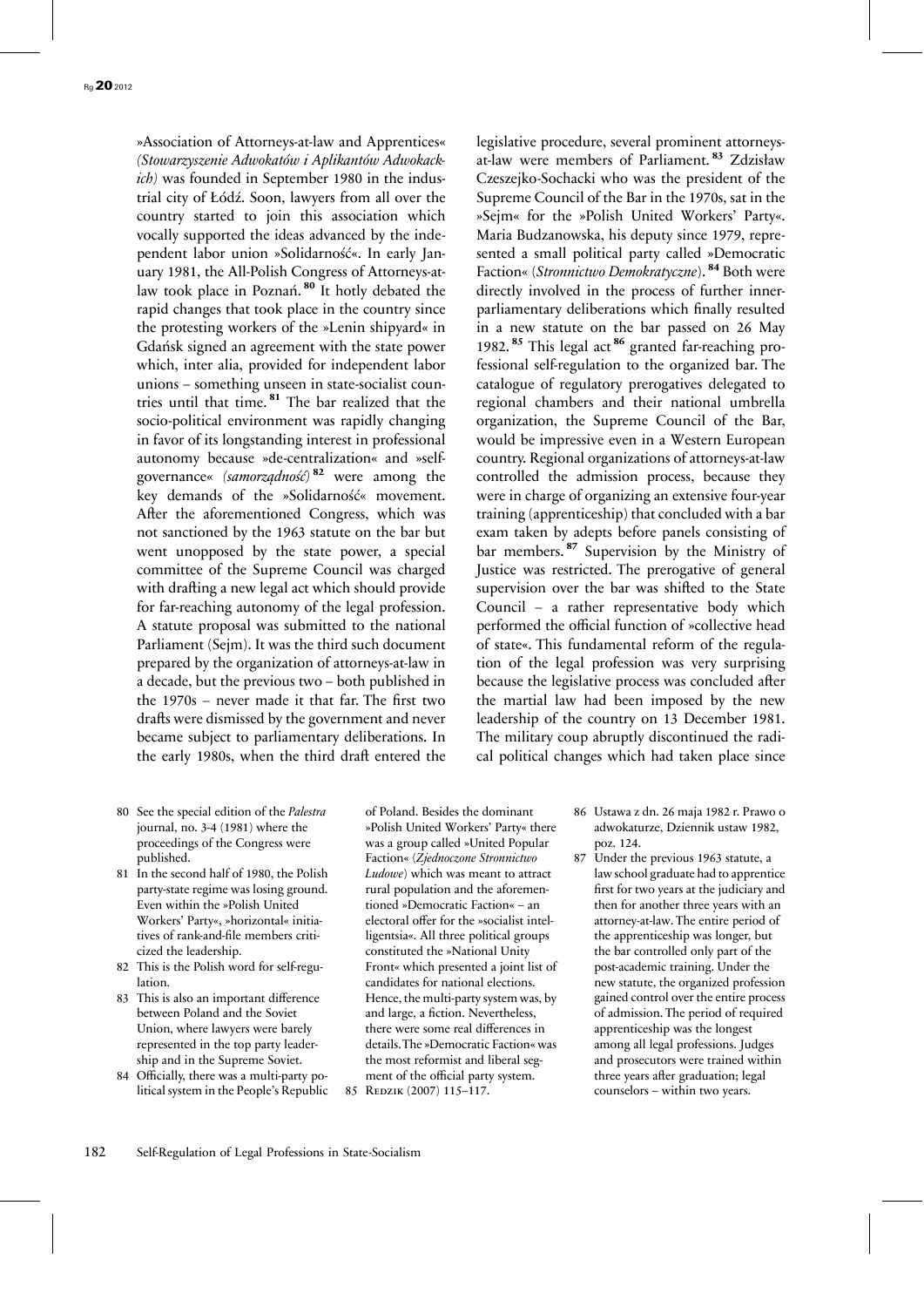the summer of 1980. The independent labor union »Solidarność« was outlawed and many of its prominent members were detained without trial. A reform that substantially extended the autonomy of a professional group which even before was particularly critical of the party-state regime confronts researchers with a puzzle and still calls for a comprehensive explanation. **<sup>88</sup>** A prominent bar member interviewed by the author of this paper in June 2010 speculated that the highly unpopular leadership of the martial-law regime launched its own program of reforms aimed at a »rebirth of socialism«. In this context, granting extensive autonomy to the bar was possibly meant as a signal that not all screws were going to be tightened. **<sup>89</sup>**

The organized profession of Polish attorneys-atlaw was not willing to express its »gratitude« to the new leadership of the party-state regime. It preferred to take seriously its role as a nucleus of the civil society in a repressive political environment. The first Congress of the Bar organized in accordance with the new 1982 statute in 1983 elected Budzanowska as the president of the Supreme Council. In 1980–81, she openly sympathized with the »Solidarność« movement. It also adopted two resolutions concerning the political situation in the country. One of the resolutions appealed to the state power to respect human and civil rights; the other condemned the persecution of former members of the outlawed labor union »Solidarność«. Such open criticism caused a bitter standoff between the government, represented by the Ministry of Justice and the organized bar which ended with the resignation of Budzanowska.The Ministry of Justice filed a lawsuit with the Supreme Court against the bar arguing that its Congress had overstepped its prerogatives by addressing general political questions in its resolutions. **<sup>90</sup>** According to an attorney who had been close to the Supreme Council leadership in the first half of the 1980s and who was interviewed in June 2010 by the author of this paper, a simultaneous blackmail action was taken by state authorities against the bar. Tax inspectors conducted massive investigations and accused numerous attorneys-at-law of accepting under-the-table payments from clients. **<sup>91</sup>** It was not difficult to organize such a »campaign« because these practices were apparently wide-spread. However, the goal was not to uproot »corruption« among lawyers but to exert pressure on their selfregulating organization. After Budzanowska resigned from the position of Supreme Council president in 1985, the cases investigated were simply dropped and none of the attorneys accused had to stand trial.

The last decade of state socialism in the People's Republic of Poland presents a very ambivalent picture as regards the situation of the organized bar. On the one hand, the profession was able to achieve a very high degree of collective autonomy and self-regulation granted by the 1982 statute. **<sup>92</sup>** Prominent bar members were directly involved in the legislative process. The new statute was passed during the martial law – a period when attorneysat-law had the opportunity to establish a reputation in the eyes of the population, most of whom disapproved of the military coup at this time, as the solemn defenders of persecuted opposition activists and of the idea of the »Solidarność« movement. On the other hand, the autonomy of the bar was severely bruised by the massive administrative attack launched after the organized profession had voiced criticism of the political regime. Nevertheless, this autonomy was never formally discontinued. As the dawn of the real-existing socialism began in the second half of the 1980s, the profession of Polish attorneys-at-law was integrated in a relatively strong self-regulating organization which has proven to be a vital institutional »asset« in turbulent times of the post-socialist transformation.

# *3.7 The emergence of a second organized profession in state-socialist Poland*

It has already been mentioned that Polish inhouse lawyers employed by socialist organizations were granted a jurisdictional »shelter« in the first half of the 1960s, after Resolution No. 533 and the 1963 statute on the bar effectively excluded attorneys-at-law from the provision of legal services to »units of the nationalized economy«. **<sup>93</sup>** The access to this »shelter« and the conduct of practitioners within it were, however, regulated not by the

| 88 REDZIK (2007) 101.            | 90 REDZIK (2007) 117-120.        |
|----------------------------------|----------------------------------|
| 89 Interview transcript ID code: | 91 Interview transcript ID code: |
| 03 RA PL M, lines 1692-1715.     | 01 RA PL M, lines 466-487.       |

92 See: Kmieciak (2010a) 69. 93 Kurczewski (1994) 272.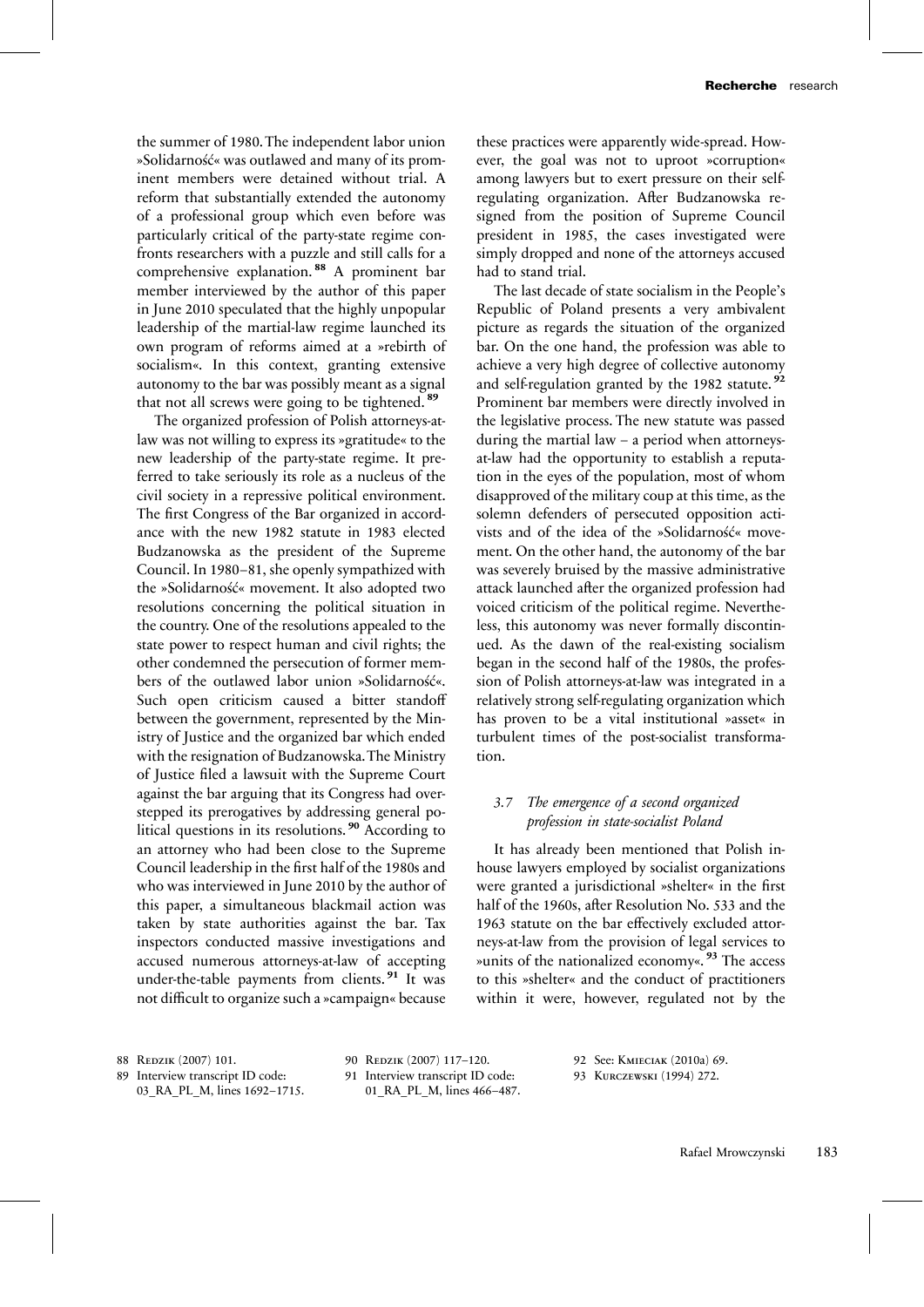occupational group itself, but by the »state arbitration« apparatus. During the following two decades, the foundations of a professional selfgovernance of »legal counselors« were created in a struggle against the state arbitration commission which supervised the profession. This struggle intensified in the late 1970s and during the »Solidarność« period, when voluntary associations of »legal counselors« emerged. **<sup>94</sup>** In 1981, several drafts of a statute which should regulate the nascent profession were submitted to the Parliament. Each of these drafts provided a different extent of collective professional autonomy, ranging from the petrification of the status quo – as preferred by the state arbitration commission – to fullfledged professional self-regulation proposed by the voluntary »Association of Legal Counselors in Poland« (*Stowarzyszenie Radców Prawnych w Polsce*).

The legislative process lasted well into 1982, i.e. into the early phase of the martial law. It was paralleled by the aforementioned parliamentary debate on the fundamental reform of the bar statute. The outcome was a compromise between the aspirations of a majority of voluntarily organized »legal counselors« to self-regulation and the conservative position of the state arbitration apparatus. The statute passed in early July 1982 **<sup>95</sup>** stipulated limited self-governance of legal counselors. Its institutional structure emulated the organization of the Polish bar. All legal counselors practicing in a particular region became mandatory members of a »Regional Chamber of Legal Counselors« which elected Regional Councils, a »dean« and his or her deputies. On the national level, all members of the profession constituted the »National Chamber of Legal Counselors« (*Krajowa Izba Radców Prawnych*) which elected a »National Council of Legal Counselors« with its president and a steering committee. **<sup>96</sup>** The main distinction between both organized legal professions was the extent of their control over professional training, admission and standards of practice. **<sup>97</sup>** As it was stated in the previous section, the 1982 statute on the bar delegated far-reaching control of these key aspects of the professional status to the organized profession itself. **<sup>98</sup>** In the case of »legal counselors«, all these functions were still performed by regional commissions of state arbitration. The self-governing bodies of the profession participated in these proceedings through representatives on panels and commissions which were headed by the arbitration personnel.

In the sphere of administrative supervision, there was a shift towards the Ministry of Justice. Until 1982, legal counselors were supervised mainly by state arbitration, which was part of the extensive apparatus of the »centrally planned« economy. After 1982, the sub-department (*wydział*) which supervised the bar extended its jurisdiction to the newly created professional organization of legal counselors.

Furthermore, the statute on legal counselors has substantially increased the individual autonomy of practitioners vis-à-vis their employer-organizations. It stipulates that a legal counselor can be dismissed from work only after a consultation with representatives of his or her regional chamber. Also reviews of legal counselor's professional performance require an opinion by a representative of the chamber. **<sup>99</sup>**

The 1982 statute was a historical watershed for the nascent profession of legal counselors in Poland. Although it did not provide for an organization of all practitioners with crucial prerogatives which would allow calling it full-fledged professional self-government, it created a foundation which has proven to be crucial for the further professionalization of legal counselors after the collapse of the state-socialist regime. It was not a pure »professionalization from above«, because grass-root initiatives of practitioners played an important role in this process.

The situation of »jurisconsults« in the USSR was very different. There was no formal requirement of

94 See: Zarys historii powstania samorządu radców prawnych, cz. I (2002) 129–145.

- 95 Ustawa z dn. 6 lipca 1982 r. o radcach prawnych, Dziennik Ustaw 1982, poz. 145.
- 96 Here, a certain difference as compared to the self-governance of attorneysat law can be noticed: the latter pro-

fession had no nation-wide chamber. The Supreme Bar Council was an umbrella organization of regional chambers with their regional councils. This was, however, a minor difference.

97 Kwiatkowska-Falęcka (2010) 32–35. 98 Regional bar chambers were in

charge of the extensive post-academic

apprenticeship, bar examinations and disciplinary proceedings.

99 Ustawa z dn. 6 lipca 1982 r. o radcach prawnych, Dziennik Ustaw 1982, poz. 145, art. 19 ust. 1.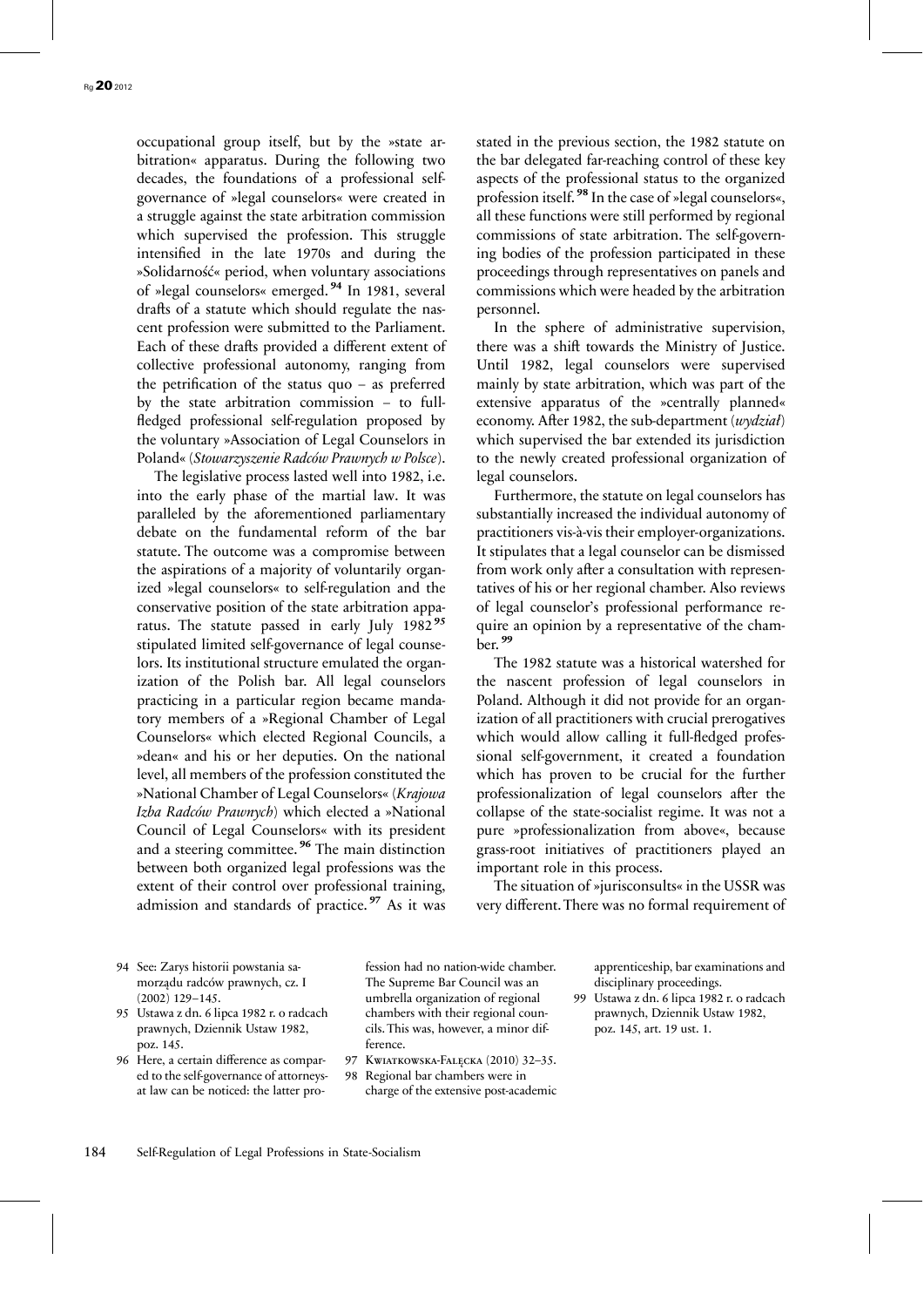additional post-academic training. Graduates of law departments learned on the job by trial and error. The Soviet »arbitration« was more strongly integrated into the system of the »planned economy« as compared to the Polish case. Most disputes between state »enterprises« were decided by arbitration panels within a ministerial hierarchy (*vedomstvennyi arbitrazh*). Hence, most of the adjudication was not insulated in a peculiar organization staffed exclusively with personnel trained in law, as was the case in Poland. Supervision of the work of individual in-house lawyers in state organizations was mainly performed by legal departments at the higher level of the economic administration. **<sup>100</sup>** As a consequence, Soviet in-house lawyers remained atomized within the vast system of the »centrally planned« economy and never developed into an organized profession. Only during the »perestroika« period has there been a shortlived discussion about a professional association of »jurisconsults« in the journal *Khoziaistvo i pravo* (Economy and Law) **<sup>101</sup>** but it ended as the statesocialist economy began to crumble at the end of the 1980s.

#### 4 Conclusions

Attorneys-at-law were the only self-regulated, at least partially, occupational group in both statesocialist countries. Bar organizations also performed a function of »bureaucracy shelters«, because they provided for some degree of collective and individual autonomy in a political system which aspired, however imperfectly, to total administrative control over all spheres of societal life. The degree of professional autonomy for lawyers varied in time: a general trend towards increased self-regulation of the legal profession can be observed in both countries especially during the late-socialist period. Administrative supervision over the self-regulated bar remained, nevertheless, very significant. Collective autonomy could be defended and extended mainly through bargaining processes between the bar leadership and representatives of the party-state regime.

Professional autonomy was significantly more extensive in Poland than in the USSR. In other words, the Polish bar was more successful in pursuing its »professional project« (Larson). The key actor was the Supreme Council of the Bar – a national organization which had emerged already in the pre-socialist period. Another important difference was the transformation of Polish inhouse lawyers into a proto-profession during the 1980s.Their organization emulated the institutional structure of the Polish bar, but it initially lacked key self-regulatory prerogatives. It acquired these prerogatives only at the early stage of the postsocialist reforms which dismantled state arbitration together with the entire institutional setting of the »centrally planned« economy. **<sup>102</sup>**

The development of self-regulating institutions of legal professions in both countries has a significant path-dependent component which proved to be stronger than the revolutionary aspirations of the state-socialist regimes. After short initial periods when professional self-regulation was abandoned, bar organizations were soon re-introduced and pre-socialist institutions served as templates – although with significant modifications. Older practitioners who survived wars and revolutionary changes provided for an additional continuity as regards the habitual content of practices within the re-created institutions. For these reasons, it seems to be particularly important that the Polish bar had developed for two decades longer than its Russian counterpart before its autonomy was severely curbed following the introduction of the Stalinist regime in the second half of the 1940s. The twenty years between WWI and WWII appear as the formative period of the institutional (but also of the habitual) foundations of the Polish legal profession. During the inter-war period, Polish attorneys-at-law operated within a state order which was not perceived by them as entirely illegitimate and hostile, although there certainly were some serious democratic and rule-of-law deficits after the military coup of 1926. The Russian bar lacked such consolidation period in a bourgeois-liberal environment.

Legal professions in both countries entered the volatile period of post-socialist transformations following their different paths of development. In Poland, a very strong »bureaucracy shelter« provided by regional chambers operating under

100 Giddings (1975) 186–188. 101 Henderson (1992) 159.

102 Fatyga (2002); Żuławski (2002) 136; Kurczewski (2002) 14–15.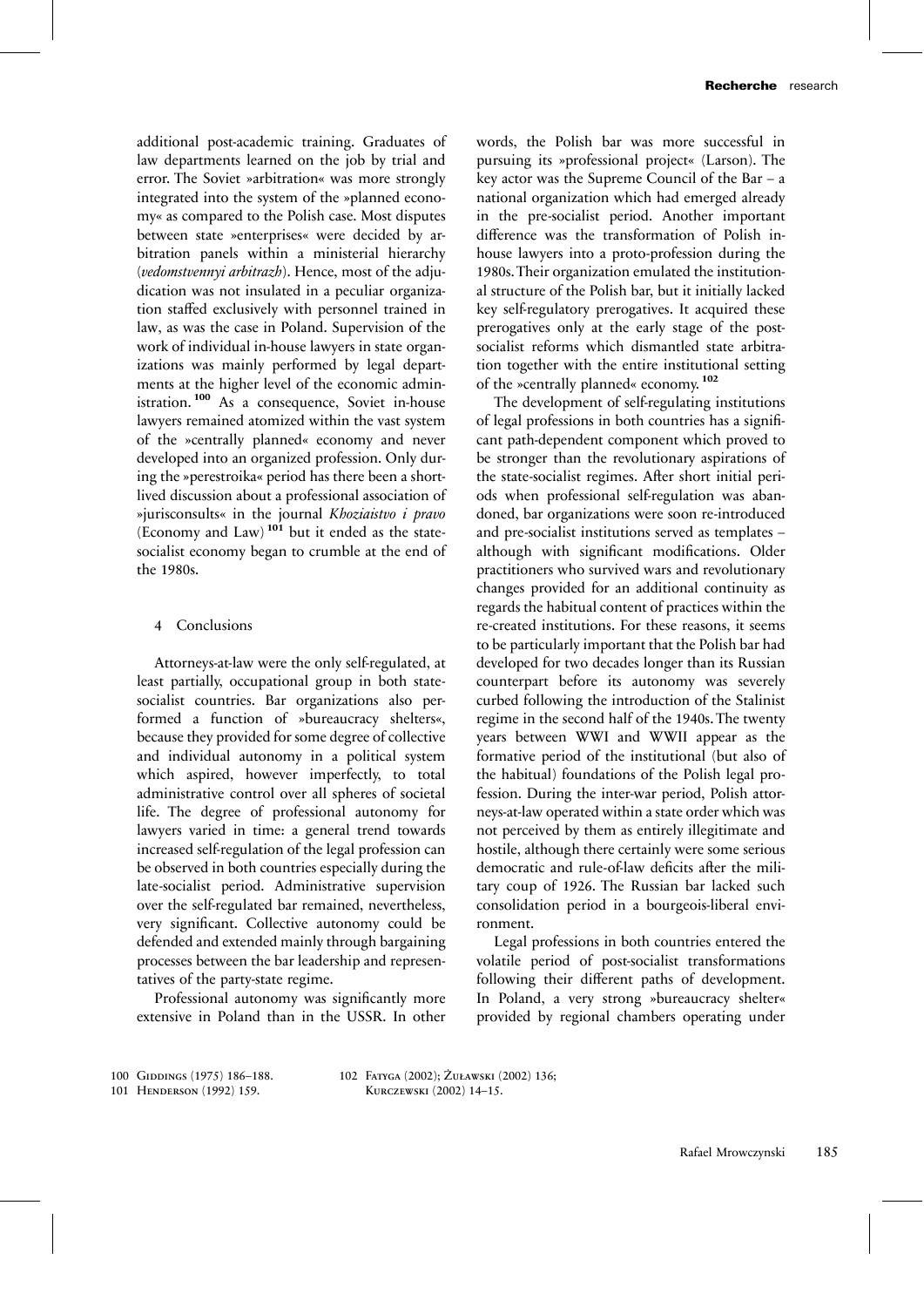the national umbrella of the Supreme Council of the Bar could be transformed into an initially quite effective »labor market shelter« which allowed to maintain strict control over access to the profession during the first post-socialist decade. Legal counselors were able to extend the prerogatives of their initially imperfect self-regulatory institutions and to establish their own »labor market shelter«.

The situation in post-soviet Russia was very different. Attempts to found a union-wide organization of lawyers started only at the end of the 1980s when the entire state-socialist order entered a phase of increasingly chaotic dissolution. The »Union of the Attorneys-at-law of the USSR« was unable to prevent or to stop the process of mushrooming of »parallel colleges« which undermined professional self-regulation by established regional organizations of the bar. As a result, the number of individuals who started to call themselves »attorney-at-law« (*advokat*) during the first post-socialist decade in Russia grew fourfold or even fivefold according to different estimates. Russian in-house lawyers did not even attempt to establish themselves as an organized profession. However, many of them used the opportunity resulting from the de-facto collapse of professional self-regulation by the bar to practice independently.

The second post-socialist decade has brought further changes in both countries. These developments require an analysis which would focus on the impact of post-socialist transformations, including the fundamentally changing role of the state, on institutions of professional self-regulation. It is the next step in a comparative research on the development of legal professions in Central and Eastern Europe.

#### Bibliography

- Abbott, Andrew (1988), The System of Professions. An Essay on the Division of Expert Labor, Chicago and London Baberowski, Jörg (1995), Rechtsanwälte in Russland, 1866–1914, in: McClelland, Charles E., Stephan Merl, Hannes
- Siegrist (Hg.), Professionen im modernen Osteuropa. Professions in Modern Eastern Europe, Berlin, 29–59 Barry, Donald D., Harold J. Berman (1968), The Soviet Legal Profession, in: Harvard Law Review 82/1 (1968) 1–41
- Bayles, Michael D. (1986), Professional Power and Self-Regulation, in: Business & Professional Ethics Journal 5/2 (1986) 26–46
- BERMAN, HAROLD J. (1963), Justice in the USSR. An Interpretation of Soviet Law, New York
- Burbank, Jane (1995), Discipline and Punish in the Moscow Bar Association, in: Russian Review 54/1 (1995) 44–64
- BURRAGE, MICHAEL (1990), Advokatura. In Search of Professionalism and Pluralism in Moscow and Leningrad, in: Law & Social Inquiry 15/3 Summer (1990) 433–478
- BURRAGE, MICHAEL (2006), Revolution and the Making of the Contemporary Legal Profession. England, France, and the United States, Oxford
- DeMarzo, Peter M., Michael J. Fishman, Kathleen M. Hagerty (2005), Self-Regulation and Government Oversight, in: The Review of Economic Studies 72/3 (2005) 687–706
- Derber, Charles (1982a), Professionals as New Workers, in: Derber, Charles (ed.), Professionals as Workers. Mental Labor in Advanced Capitalism, Boston, Massachusetts, 3–10
- Derber, Charles (1982b), The Proletarianization of the Professional. A Review Essay, in: Derber, Charles (ed.) Professionals as Workers. Mental Labor in Advanced Capitalism, Boston, Massachusetts, 13–34
- Derber, Charles (1982c), Toward a New Theory of Professionals as Workers. Advanced Capitalism and Postindustrial Labor, in: Derber, Charles (ed.), Professionals as Workers. Mental Labor in Advanced Capitalism, Boston, Massachusetts, 193–208
- DEWE, BERND (2006), Professionsverständnisse eine berufssoziologische Betrachtung, in: PUNDT, JOHANNE (Hg.), Professionalisierung im Gesundheitswesen. Positionen – Potentiale – Perspektiven, Bern, 23–35
- Dewe, Bernd, Wilfried Ferchhoff, Albert Scherr u.a. (2001), Professionelles soziales Handeln. Soziale Arbeit im Spannungsfeld zwischen Theorie und Praxis, Weinheim und München
- DURKHEIM, EMILE (2008), The Division of Labor in Society, in: GRUSKY, DAVID B. (ed.), Social Stratification. Class, Race, and Gender in Sociological Perspective, Boulder, CO, 159–164
- Elzinga, Aant (1990), The knowledge aspect of professionalization.The case of science-based nursing education in Sweden, in: Torstendahl, Rolf, Michael Burrage (ed.),The Formation of Professions. Knowledge, State and Strategy, London, Newbury Park, New Delhi, 151–173
- Evetts, Julia (2003a), Professionalization and Professionalism. Explaining professional performance initiatives, in: Mieg, Harald A., Michaela Pfadenhauer (Hg.), Professionelle Leistung – Professional Performance. Positionen der Professionssoziologie, Konstanz, 49–69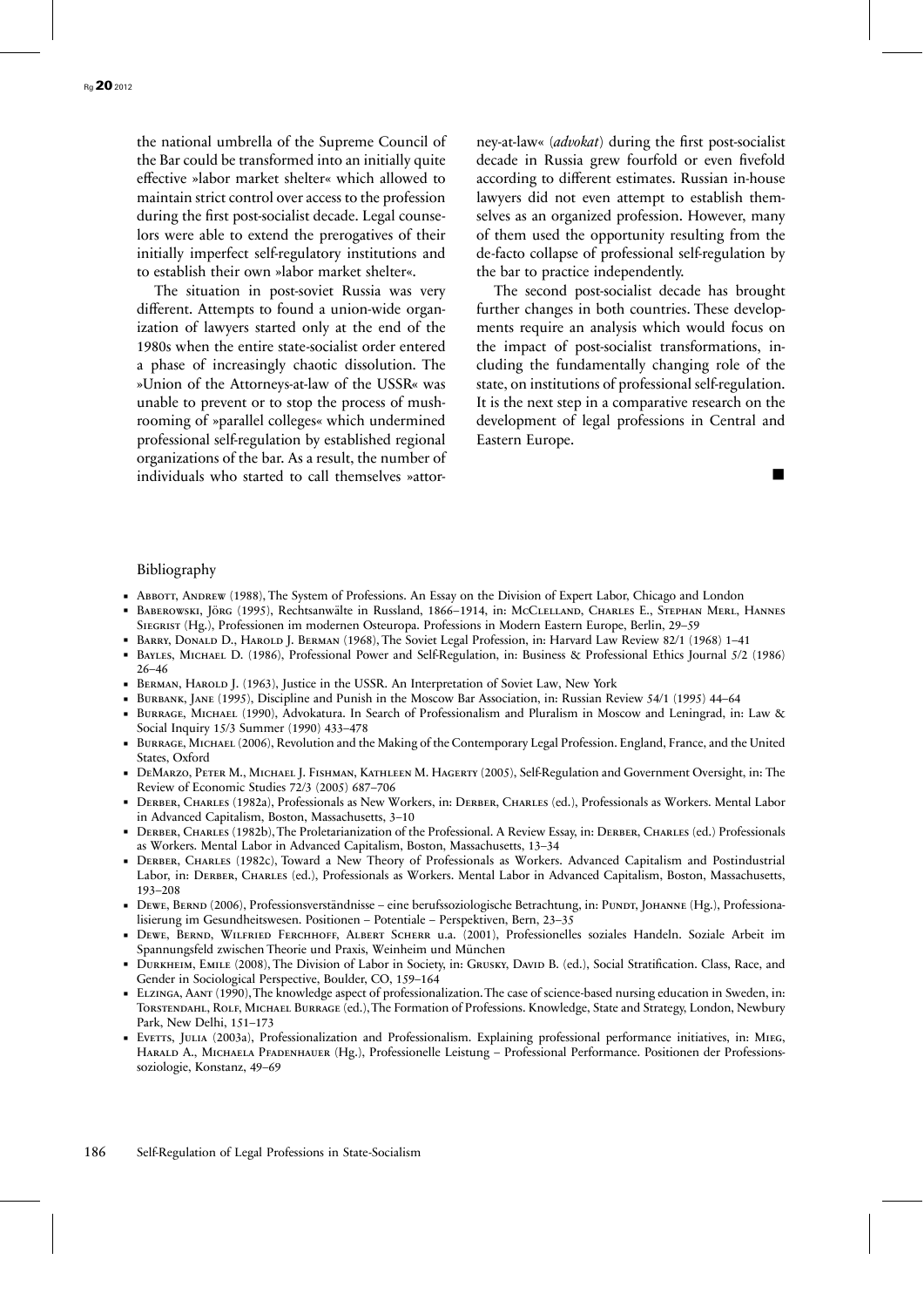- Evetts, Julia (2003b), The Sociological Analysis of Professionalism. Occupational Change in the Modern World, in: International Sociology 18/2 (2003) 395–415
- Fatyga, Hanna (2002), Zarys historii powstania samorządu radców prawnych, cz. II komitet organizacyjny samorządu radców prawnych, in: Żuławski, Jacek (ed.), XX lat samorządu radców prawnych, 1982–2002. Księga jubileuszowa, Warszawa, 160–165
- Field, Mark G. (1991), The Hybrid Profession. Soviet Medicine, in: Jones, Anthony (ed.), Professions and the State. Expertise and Autonomy in the Soviet Union and Eastern Europe, Philadelphia, 43–62
- Fournier, Valérie (1999), The Appeal to ›Professionalism‹ as a Disciplinary Mechanism, in: The Sociological Review 47/2 (1999) 280–307
- FREIDSON, ELIOT (2001), Professionalism. The Third Logic, Cambridge
- GIDDINGS, JANE (1975), The Jurisconsult in the USSR, in: Review of Socialist Law 1 (1975) 171–211
- HENDERSON, JANE (1992), The Role of the Jurisconsult in the Soviet State Enterprise in the Light of the Economic Reforms of the Late 1980s, in: FELDBRUGGE, FERDINAND J. M. (ed.), The Emancipation of Soviet Law, Dordrecht, Boston, London, 143-162
- HUGHES, EVERETT C. (1984a), The Making of a Physician. General Statement of Ideas and Problems, in: HUGHES, EVERETT C. (ed.), The Sociological Eye. Selected Papers. With a New Introduction by David Riesman and Howard S. Becker, New Brunswick, London, 397–407
- HUGHES, EVERETT C. (1984b), Professions, in: HUGHES, EVERETT C. (ed.), The Sociological Eye. Selected Papers. With a New Introduction by David Riesman and Howard S. Becker, New Brunswick, London, 374–386
- Huskey, Eugene (1986), Russian Lawyers and the Soviet State. The Origins and Development of the Soviet Bar, 1917–1939, Guildford
- Ioffe, Olimpiad S. (1985), Soviet Law and Soviet Reality, Dordrecht, Boston, Lancaster
- Johnson, Terence (1977), The Professions in the Class Structure, in: Scase, Richard (ed.), Industrial Society. Class, Cleavage and Control, London, 93–110
- Jordan, Pamela A. (2005), Defending Rights in Russia. Lawyers, the State, and Legal Reform in the Post-Soviet Era, Toronto, Vancouver
- KLIMCZAK, Bożena (2010), Lojalność i odpowiedzialność członków korporacji zawodowych, in: KMIECIAK, ROBERT (ed.), Z badań nad samorządem zawodowym w Polsce, Poznań, 33–41
- Kmieciak, Robert (2010a), Samorządy prawnicze w Polsce tradycja, współczesność i perspektywy rozwoju, in: Kmieciak, ROBERT (ed.), Z badań nad samorządem zawodowym w Polsce, Poznań, 61-79
- Kmieciak, Robert (2010b), Samorząd zawodowy w strukturze administracyjnej państwa, in: Kmieciak, Robert (ed.), Z badań nad samorządem zawodowym w Polsce, Poznań, 23–31
- Kotliński,Tomasz (2008), Kwestie narodowościowe i wyznaniowe w adwokaturze polskiej dwudziestolecia międzywojennego. Wybrane zagadnienia, in: Górski, G., L. Cwikła, M. Lipska (eds.), Cuius regio eius religio? Publikacja po Zjeździe Historyków Państwa i Prawa. Lublin, wrzesień 2006, Lublin, 333–349
- Kraft, Claudia (2002), Europa im Blick der polnischen Juristen. Rechtsordnung und juristische Profession in Polen im Spannungsfeld zwischen Nation und Europa 1918–1939, Frankfurt am Main
- Krause, Elliott A. (1991), Professions and the State in the Soviet Union and Eastern Europe. Theoretical Issues, in: Jones, Anthony (ed.), Professions and the State. Expertise and Autonomy in the Soviet Union and Eastern Europe, Philadelphia, 3–42
- KRAUSE, ELLIOTT A. (1996), Death of the Guilds. Professions, States and the Advance of Capitalism, 1930 to the Present, New Haven
- Kurczewski, Jacek (1994), Legal professions in transformation in Poland, in: International Journal of the Legal Profession 1/3 (1994) 269–282
- Kurczewski, Jacek (2002), Kształtowanie się profesji. Perspektywa socjologa, in: Radca Prawny 4–5 (2002) 12–21
- Kwiatkowska-Falęcka, Elżbieta (2010), Historia legislacji zasad wykonywania zawodu i zasad etyki radcy prawnego, in: Bereza, Arkadiusz (ed.), Zawód radcy prawnego. Historia zawodu i zasady jego wykonywania, Warszawa, 27–42
- Larson, Magali Sarfatti (1977), The Rise of Professionalism. A Sociological Analysis, Berkeley, Los Angeles, London
- Lazareva-Patskaia, Natal'iaV. (2011), Normativnoe regulirovanie organizatsii advokatury v SSSR (1917–1991 gody). Glava 4, in: Iur'ev, Sergei S. (ed.), Advokatura Rossii. Uchebnik, Moskva, 112–134
- Luryi, Yuri (1979), Jurisconsults in the Soviet Economy, in: Barry, Donald D., Ferdinand J. M. Feldbrugge, George Ginsburgs, Peter B. Maggs (ed.), Soviet Law after Stalin. Part III: Soviet Institutions and the Administration of Law, Alphen aan den Rijn the Netherlands, Germantown Maryland USA, 168–206
- McCain, Jr., Morris A. (1983), Soviet Jurists Divided. A Case for Corporatism in the U.S.S.R.?, in: Comparative Politics 15/4 (1983) 443–460
- McClelland, Charles E. (1985), Zur Professionalisierung der akademischen Berufe in Deutschland, in: Kocka, Jürgen, Werner Conze (Hg.), Bildungsbürgertum im 19. Jahrhundert. Teil 1. Bildungssystem und Professionalisierung in internationalen Vergleichen, Stuttgart, 233–247
- McClelland, Charles E. (1991), The German experience of professionalization. Modern learned professions and their organizations from the early nineteenth century to the Hitler era, Cambridge, New York
- Mrowczynski, Rafael (2005), Gordische Knoten. Verwaltungshierarchien und Netzwerke in der UdSSR, in: Osteuropa 55/10 (2005), Sonderband Schattenspiele, 31–46
- Mrowczynski, Rafael (2010), Im Netz der Hierarchien. Russlands sozialistische und postsozialistische Mittelschichten, Wiesbaden
- Oevermann, Ulrich (1996), Theoretische Skizze einer revidierten Theorie professionalisierten Handelns, in: Combe, Arno, Werner Helsper (Hg.), Pädagogische Professionalität. Untersuchungen zum Typus pädagogischen Handelns, Frankfurt am Main, 70–182